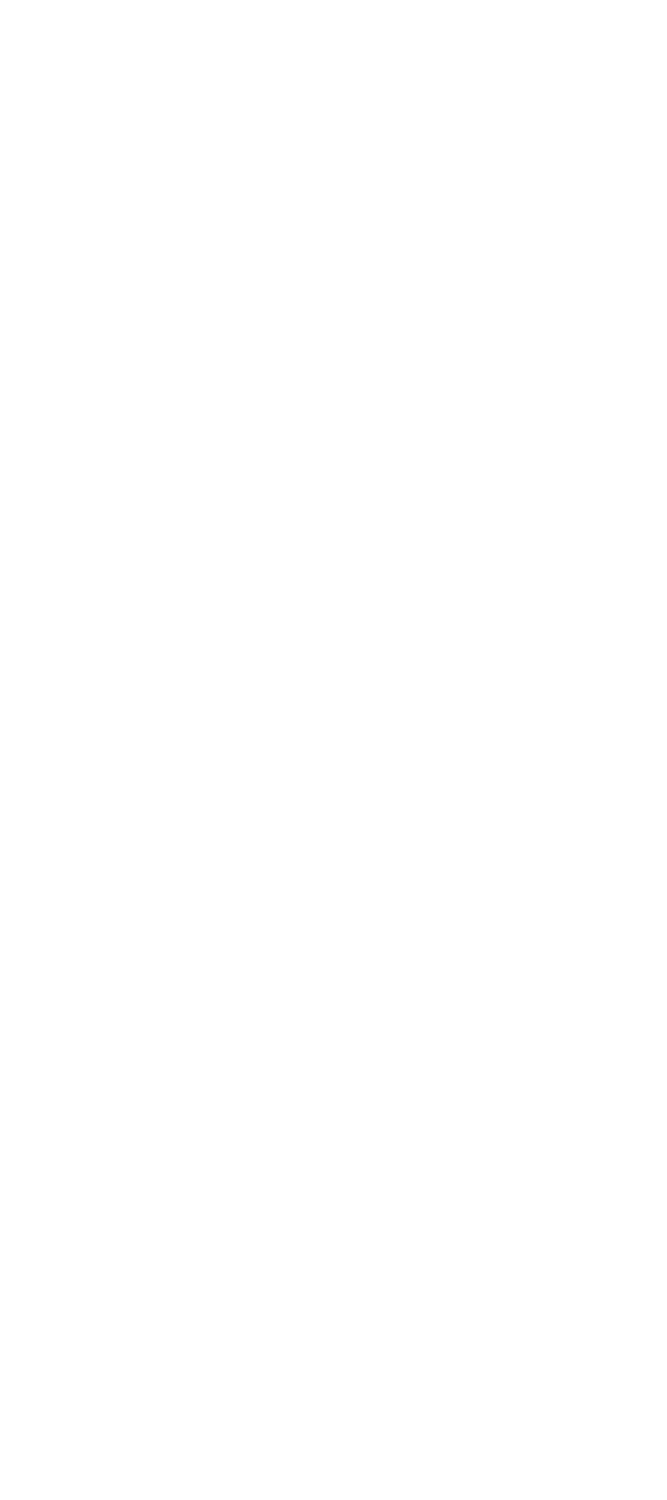Subsection **Topic Page** 

| (a)  | Application of ordinance to County and<br>municipality officials, officers, and personnel 1                       |
|------|-------------------------------------------------------------------------------------------------------------------|
| (b)  | Definitions of terms used throughout the ordinance 1                                                              |
| (c)  | Prohibition on transacting business with the                                                                      |
| (d)  | Prohibition on transacting business with the County<br>through a corporation, partnership, or other legal entity. |
| (e)  | Gifts-definition, prohibitions, exceptions, and disclosure                                                        |
| (f)  | Disclosure requirements for employees of firms doing                                                              |
| (g)  | Prohibition on exploitation of official                                                                           |
| (h)  | Prohibition on disclosure of confidential                                                                         |
| (i)  | Financial disclosure requirements for certain                                                                     |
|      |                                                                                                                   |
| (i)  | Prohibition on conflicting employment that would impair<br>independence of judgment in performance                |
|      |                                                                                                                   |
| (k)  | Prohibition on outside employment by County                                                                       |
|      | personnel and disclosure requirements  11                                                                         |
| (1)  | Prohibition on certain investments  11                                                                            |
| (m)  | Prohibition on appearances before County boards                                                                   |
|      | by certain individuals on behalf of third parties 11                                                              |
| (n)  | Prohibition on official actions involving personal                                                                |
|      |                                                                                                                   |
| (0)  | Prohibition on acquiring financial interests  13                                                                  |
| (p)  | Prohibition on recommending professional                                                                          |
| (q)  | Continuation of certain provisions of this<br>ordinance for 2 years following departure                           |
| (r)  | Requesting a legal opinion of the Ethics<br>Commission regarding this ordinance  15                               |
| (s)  | Lobbying definition, requirements regarding                                                                       |
|      | registration and disclosure of expenses 15                                                                        |
| (t)  |                                                                                                                   |
| (u)  | Prohibition on business transactions except at<br>$\ldots$ . 26                                                   |
| (v)  | Voting conflicts associated with advisory and                                                                     |
| (w)  | Prohibitions on accepting travel expenses from                                                                    |
| (x)  | Prohibition on County employees and<br>departmental personnel performing contract-                                |
| (y)  | Powers and jurisdiction of the Ethics                                                                             |
| (z)  | Prohibitions on participation in settlement                                                                       |
| (aa) | Participation of County Attorney in contract                                                                      |
| (bb) |                                                                                                                   |
| (cc) |                                                                                                                   |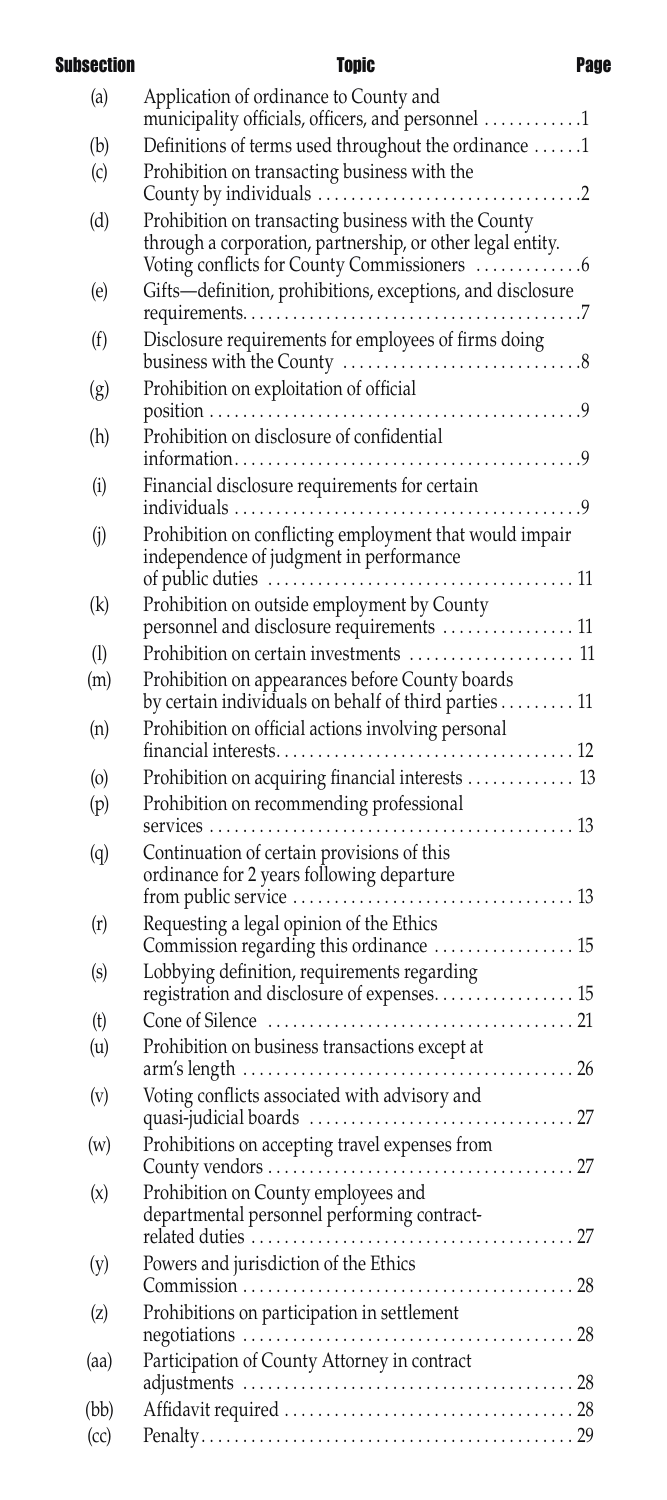*The following is a summary of Section 2-11.1 of the Code of Miami-Dade County, the County's Conflict of Interest and Code of Ethics Ordinance. For a complete understanding of the provisions of this ordinance, the appropriate section or sections should be read in their entirety. If a legal interpretation is needed, a request should be made pursuant to the provisions of Section (r).*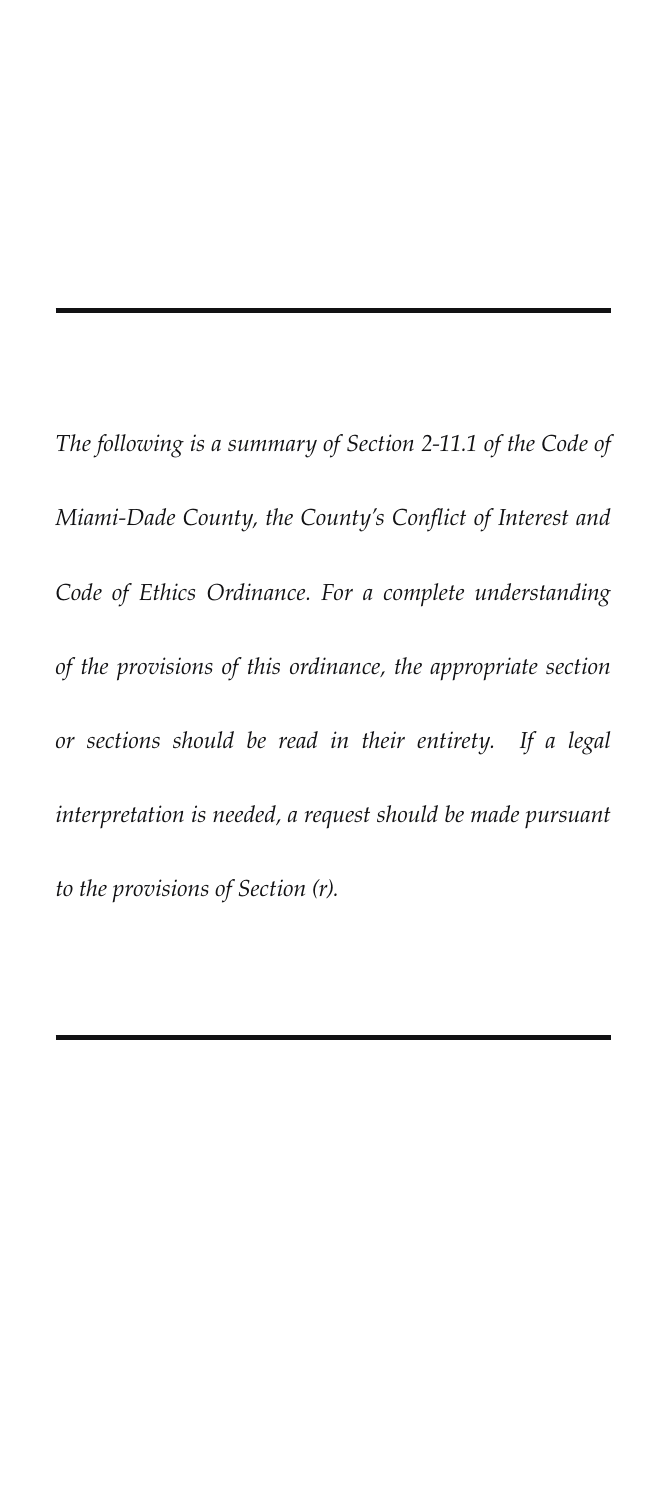#### Sec. 2-11.1. Conflict of Interest and Code of Ethics Ordinance.

(a) *Designation*. This section shall be designated and known as the "Miami-Dade County Conflict of Interest and Code of Ethics Ordinance." This section shall be applicable to all County personnel as defined herein, and shall also constitute a minimum standard of ethical conduct and behavior for all municipal officials and officers, autonomous personnel, quasi-judicial personnel, advisory personnel, departmental personnel and employees of municipalities in the County insofar as their individual relationships with their own municipal governments are concerned. References in the section to County personnel shall therefore be applicable to municipal personnel who serve in comparable capacities to the County personnel referred to.

(b) *Definitions*. For the purposes of this section the following definitions shall be effective:

- (1) The term "*commissioners*" shall refer to the Mayor and the members of the Board of County Commissioners as duly constituted from time to time.
- (2) The term "*autonomous personnel*" shall refer to the members of semi-autonomous authorities, boards and agencies as are entrusted with the day-today policy setting, operation and management of certain defined County functions or areas of responsibility, even though the ultimate responsibility for such functions or areas rests with the Board of County Commissioners.
- (3) The term "*quasi-judicial personnel*" shall refer to the members of the Community Zoning Appeals Board and such other boards and agencies of the County as perform quasi-judicial functions.
- (4) The term "*advisory personnel*" shall refer to the members of those County advisory boards and agencies whose sole or primary responsibility is to recommend legislation or give advice to the Board of County Commissioners.
- (5) The term "*departmental personnel*" shall refer to the Manager, his or her department heads, the County Attorney and all Assistant County Attorneys.
- (6) The term "*employees*" shall refer to all other personnel employed by the County.
- (7) The term "*compensation*" shall refer to any money, gift, favor, thing of value or financial benefit conferred in return for services rendered or to be rendered.
- (8) The term "*controlling financial interest*" shall refer to ownership, directly or indirectly, to ten (10) percent or more of the outstanding capital stock in any corporation or a direct or indirect interest of ten (10) percent or more in a firm, partnership or other business entity.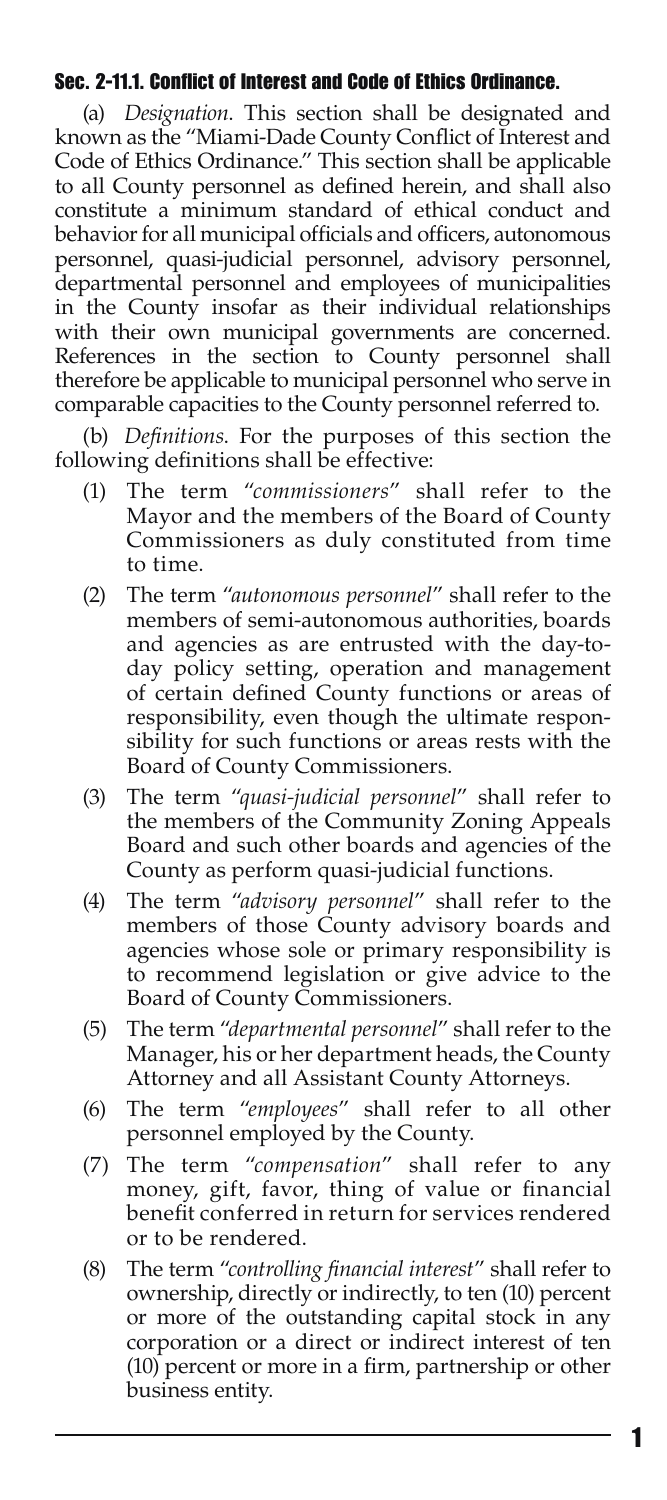- (9) The term "*immediate family*" shall refer to the spouse, domestic partner, parents, stepparents, children and stepchildren of the person involved.
- (10) The term "*transact any business*" shall refer to the purchase or sale by the County of specific goods or services for a consideration.
- (11) The term "*Ethics Commission*" shall refer to the Miami-Dade County Commission on Ethics and Public Trust.
- (12) The term *"domestic partner"* shall mean a person who is a party to a valid domestic partnership relationship as described in section  $11A-72(b)(1)$ , (2), (3), (4) and (6) of the Code.
- (13) The term *"contract staff"* shall mean any employee and/or principal of an independent contractor, subcontractor (of any tier), consultant or subconsultant (of any tier), designated in a contract with the County as a person who shall be required to comply with the provisions of Subsections 2-11.1  $(g)$ ,  $(h)$ ,  $(j)$ ,  $(1)$ ,  $(m)$ ,  $(n)$  and  $(o)$  of the Conflict of Interest and Code of Ethics Ordinance. Prior to determining whether to designate a person as contract staff in an RFP, RFQ, bid or contract, the Mayor or his or her designee shall seek a recommendation from the Executive Director of the Ethics Commission.
- (c) *Prohibition on transacting business within the County.*
- (1) No person included in the terms defined in Subsection (b)(1) through (6) and in Subsection (b)(9) shall enter into any contract or transact any business, except as provided in Subsections (c) (2) through (c)(6), in which he or she or a member of his or her immediate family has a financial interest, direct or indirect, with Miami-Dade County or any person or agency acting for Miami-Dade County, and any such contract, agreement or business engagement entered in violation of this Subsection shall render the transaction voidable. Willful violation of this Subsection shall constitute malfeasance in office and shall effect forfeiture of office or position.
- (2) County employees' limited exclusion from prohibition on contracting with the County. Notwithstanding any provision to the contrary herein, Subsections (c) and (d) shall not be construed to prevent any employee as defined in Subsection (b)(6) [excluding departmental personnel as defined in Subsection (b)(5)] or his or her immediate family as defined in Subsection (b) (9) from entering into any contract, individually or through a firm, corporation, partnership or business entity in which the employee or any member of his or her immediate family has a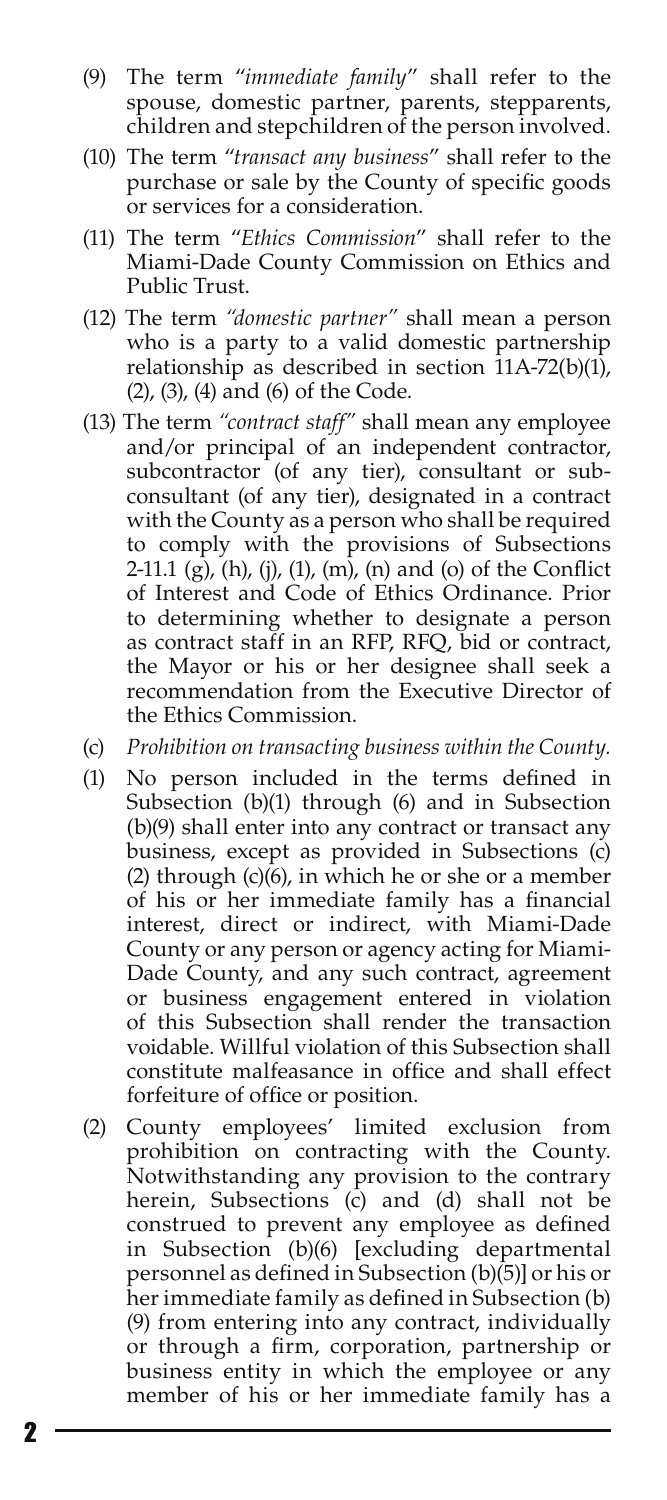controlling financial interest, with Miami-Dade County or any person or agency acting for Miami-Dade County, as long as 1) entering into the contract would not interfere with the full and faithful discharge by the employee of his or her duties to the County, 2) the employee has not participated in determining the subject contract requirements or awarding the contract, and 3) the employee's job responsibilities and job description will not require him or her to be involved in the contract in any way including, but not limited to, its enforcement, oversight, administration, amendment, extension, termination or forbearance. However, this limited exclusion shall not be construed to authorize an employee or his or her immediate family member to enter into a contract with Miami-Dade County or any person or agency acting for Miami-Dade County if the employee works in the County department which will enforce, oversee or administer the subject contract.

- (3) Limited exclusion from prohibition on autonomous personnel, advisory personnel and quasi-judicial personnel contracting with County. Notwithstanding any provision to the contrary herein, Subsections (c) and (d) shall not be construed to prohibit any person defined in Subsection (b)(2),  $(b)(3)$  and  $(b)(4)$  from entering into any contract, individually or through a firm, corporation, partnership or business entity in which the board member or any member of his or her immediate family has a controlling financial interest, with Miami-Dade County or any person or agency acting for Miami-Dade County. However, any person defined in Subsection (b)(2), (b)(3) and (b) (4) is prohibited from contracting with any agency or department of Miami-Dade County subject to the regulation, oversight, management, policysetting or quasi-judicial authority of the board of which the person is a member.
- (4) Any person defined in Subsections (b)(2) through (b)(4) and Subsection (b)(6) shall seek a conflict of interest opinion from the Miami-Dade County Commission on Ethics and Public Trust ("the Ethics Commission") prior to submittal of a bid, response or application of any type to contract with the County by the person or his or her immediate family. A request for a conflict of interest opinion shall be made in writing and shall set forth and include all pertinent facts and relevant documents. If the Ethics Commission finds that the requirements of this section pertaining to exclusions for persons defined in Subsections (b)(2) through (b)(4) and Subsection (b)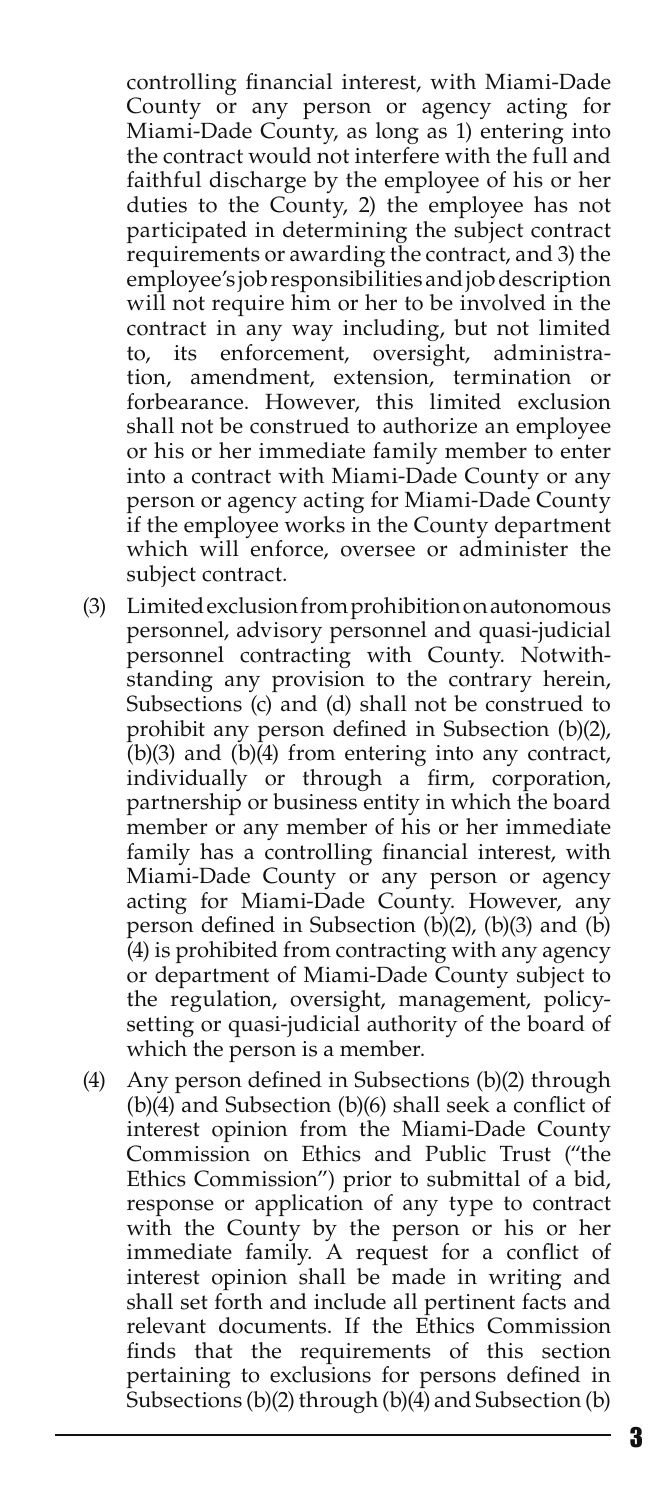(6) are not met and that the proposed transaction would create a conflict of interest, the person defined in Subsections (b)(2), (b)(3), (b)(4) or (b)(6) may request a waiver from the Board of County Commissioners within ten (10) days of the Ethics Commission opinion by filing a notice of appeal to the Ethics Commission. The Ethics Commission shall forward the notice of appeal and its opinion and any pertinent documents to the Clerk of the Board of County Commissioners (the "Clerk") forthwith. The Clerk shall place the request on the commission agenda for consideration by the Board. The Board of County Commissioners may grant a waiver upon an affirmative vote of two-thirds (2/3) of the entire Board of County Commissioners, after a public hearing, if it finds that the requirements of this ordinance pertaining to the exclusion for a County employee from the Code have been met and that the proposed transaction will be in the best interest of the County. The Board of County Commissioners may, as provided in Subsection (c)(6), grant a waiver to any person defined in Subsection (b)(2) through (b)(4) regarding a proposed transaction. Such findings shall be included in the minutes of the board. This Subsection shall be applicable only to proposed transactions, and the Board may in no case ratify a transaction entered into in violation of this Subsection.

If the affected person or his or her immediate family member chooses to respond to such solicitation to contract with the County, such person shall file with the Clerk a statement in a form satisfactory to the Clerk disclosing the person's interest or the interest of his or her immediate family in the proposed contract and the nature of the intended contract at the same time as or before submitting a bid, response or application of any type to contract with the County. Along with the disclosure form, the affected person shall file with the Clerk a copy of his or her request for an Ethics Commission opinion and any opinion or waiver from the Board. Also, a copy of the request for a conflict of interest opinion from the Ethics Commission and opinion or waiver must be submitted with the response to the solicitation to contract with the County.

Notwithstanding any provision herein to the contrary, the County and any person or agency acting for Miami-Dade County shall not award a contract to any person defined in Subsections (b) (2) through (b)(4) and Subsection (b)(6) or his or her immediate family individually or through firm, corporation, partnership or business entity in which the person or any member of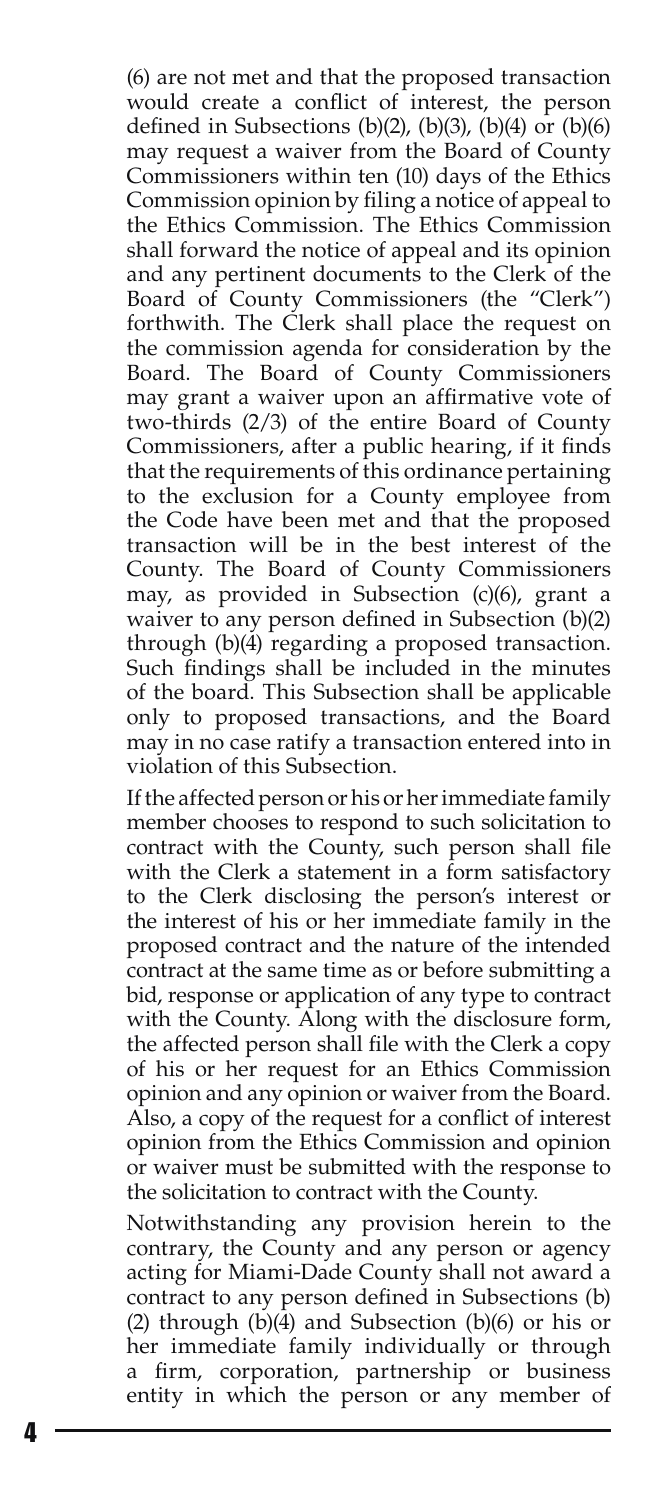his or her immediate family has a controlling financial interest, unless the Ethics Commission has rendered an opinion that entering into the contract would not be a conflict of interest or the Board waives the conflict in accordance with the provisions of this ordinance.

The County Manager is directed to include language in all solicitations for County contracts advising persons defined in Subsections (b) (2) through (b)(4) and Subsection (b)(6) of the applicable conflict of interest code provisions, the provisions of this ordinance, including the requirement to obtain an Ethics Commission opinion and make disclosure and the right to seek a legal opinion from the State of Florida Ethics Commission regarding the applicability of state law conflict of interest provisions.

(5) Nothing herein shall prohibit or make illegal (1) the payment of taxes, special assessments or fees for services provided by County government; (2) the purchase of bonds, anticipation notes or other securities that may be issued by the County through underwriters or directly from time to time;  $(3)$  the participation of the persons included in the terms defined in Subsection (b) (1) through (b)(6), except for employees of the General Services Administration and their "immediate family" as defined in (b)(9), in the public auction process utilized by the County for the disposal of surplus motor vehicles; (4) the purchase of surplus personal property, pursuant to administrative order, by persons defined in Subsection  $(b)(1)$  through  $(6)$  and  $(9)$ ;  $(5)$  an application for direct assistance from the Miami-Dade County Department of Housing and Urban Development or an application to participate in a program administered by the Department of Special Housing, submitted by an applicant who is a County person as defined in Subsection (b) and who would but for this section be eligible for such assistance from said department; provided, however, that the exception provided in this paragraph shall not extend to an employee of the Miami-Dade County Department of Housing and Urban Development or the Department of Special Housing who participates in the administration of said programs; or (6) an application to participate in a single-family mortgage loan program sponsored by the Housing Finance Authority of Miami-Dade County, submitted by a County person as defined in Subsection (b), and would but for this section be eligible for participation in said program; provided, however, that the exception provided in this paragraph shall not extend to an employee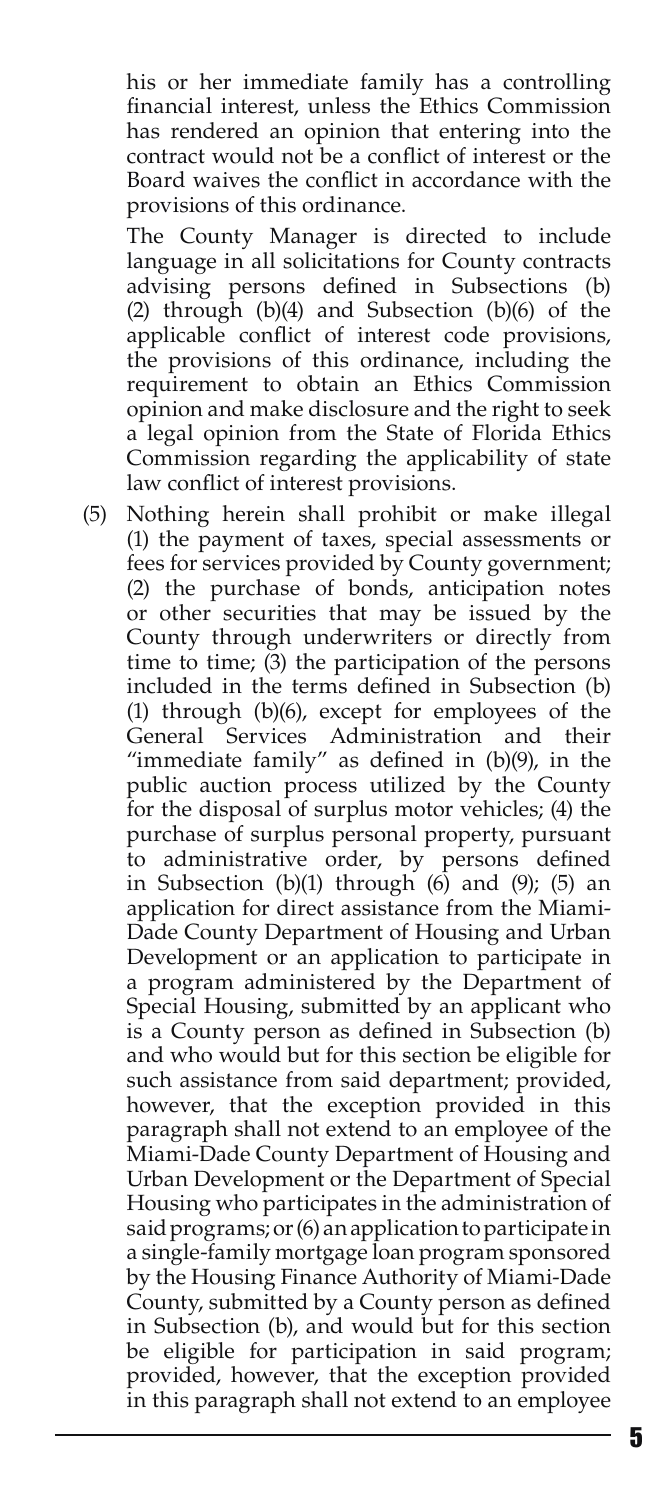of the Miami-Dade County Finance Department who participates in the administration of said single-family mortgage loan program.

- (6) Extension of waiver to County Commissioners, autonomous personnel, quasi-judicial personnel and advisory personnel. The requirements of this Subsection may be waived for a particular transaction only by affirmative vote of two-thirds (2/3) of the entire Board of County Commissioners, after public hearing. Such waiver may be affected only after findings by two-thirds (2/3) of the entire Board that:
	- (1) An open-to-all sealed competitive bid has been submitted by a County person as defined in Subsection  $(b)(2)$ ,  $(3)$  and  $(4)$ , or
	- (2) The bid has been submitted by a person or firm offering services within the scope of practice of architecture, professional engineering, or registered land surveying as defined by the laws of the State of Florida and pursuant to the provisions of the Consultants' Competitive Negotiation Act, and when the bid has been submitted by a County person defined in Subsection (b)(2), (3) and (4), or
	- (3) The property or services to be involved in the proposed transaction are unique and the County cannot avail itself of such property or services without entering a transaction which would violate this Subsection but for waiver of its requirements, or
	- (4) That the property or services to be involved in the proposed transaction are being offered to the County at a cost of no more than 80% of fair market value based on a certified appraisal paid for by the provider, and
	- (5) That the proposed transaction will be to the best interest of the County.

Such findings shall be spread on the minutes of the Board. This Subsection shall be applicable only to prospective transactions, and the Board may in no case ratify a transaction entered in violation of this Subsection.

*Provisions cumulative*. This Subsection shall be taken to be cumulative and shall not be construed to amend or repeal any other law pertaining to the same subject matter.

(d) *Further prohibition on transacting business with the County*. No person included in the terms defined in Subsections (b)(1) through (6) and in Subsection (b)(9) shall enter into any contract or transact any business through a firm, corporation, partnership or business entity in which he or any member of his immediate family has a controlling financial interest, direct or indirect, with Miami-Dade County or any person or agency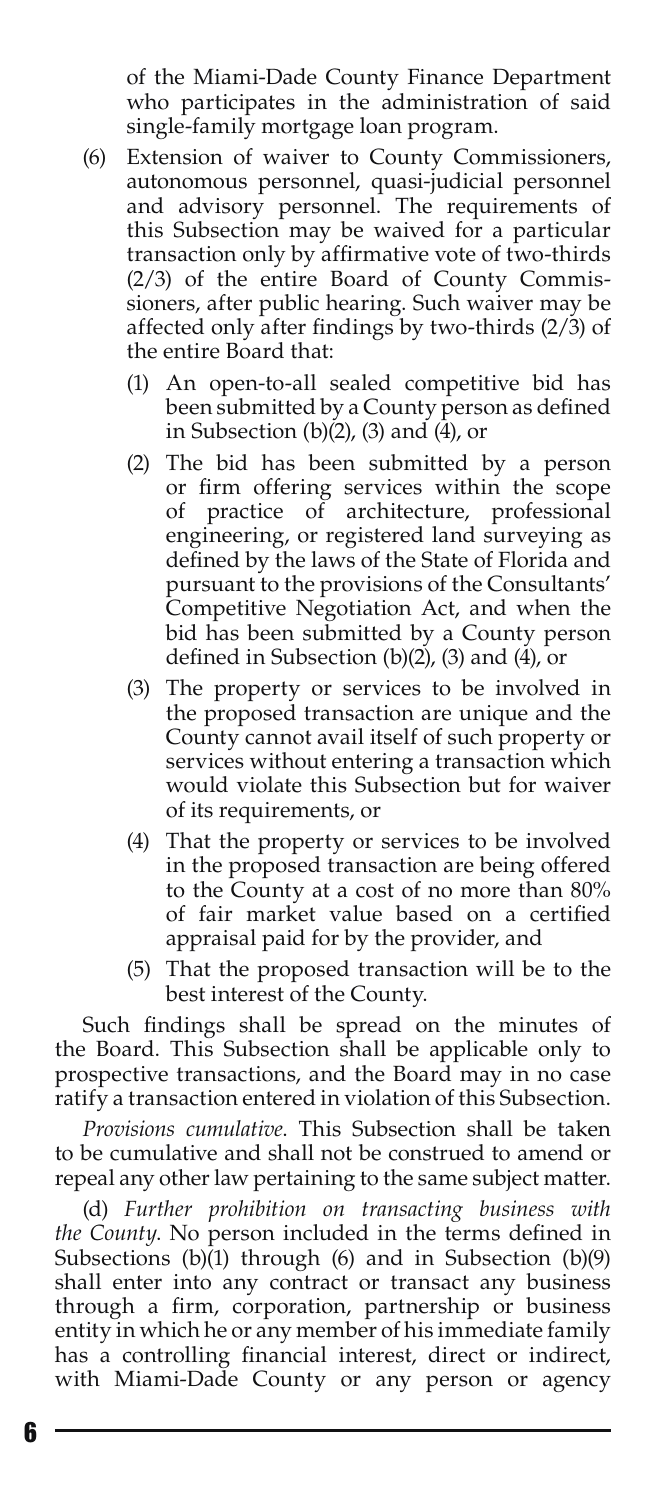acting for Miami-Dade County, and any such contract, agreement or business engagement entered in violation of this Subsection shall render the transaction voidable. The remaining provisions of Subsection (c) will also be applicable to this Subsection as though incorporated herein by recitation.

Additionally, no person included in the term defined in Subsection (b)(1) shall vote on or participate in any way in any matter presented to the Board of County Commissioners if said person has any of the following relationships with any of the persons or entities which would be or might be directly or indirectly affected by any action of the Board of County Commissioners: (i) officer, director, partner, of counsel, consultant, employee, fiduciary or beneficiary; or (ii) stockholder, bondholder, debtor, or creditor, if in any instance the transaction or matter would affect the person defined in Subsection (b)(1) in a manner distinct from the manner in which it would affect the public generally. Any person included in the term defined in Subsection (b)(1) who has any of the above relationships or who would or might, directly or indirectly, profit or be enhanced by the action of the Board of County Commissioners shall absent himself or herself from the Commission meeting during the discussion of the subject item and shall not vote on or participate in any way in said matter.

- (e) *Gifts*.
- (1) *Definition*. The term "*gift*" shall refer to the transfer of anything of economic value, whether in the form of money, service, loan, travel, entertainment, hospitality, item or promise or in any other form, without adequate and lawful consideration. Food and beverages consumed at a single sitting or meal shall be considered a single gift, and the value of the food and beverage provided at that sitting or meal shall be considered the value of the gift.
- (2) *Exceptions*. The provisions of Subsection (e)(1) shall not apply to:
	- (a) Political contributions specifically authorized by state law;
	- (b) Gifts from relatives or members of one's household;
	- (c) Awards for professional or civic achievement;
	- (d) Material such as books, reports, periodicals or pamphlets which are solely informational or of an advertising nature;
	- (e) Gifts solicited by County employees or departmental personnel on behalf of the County in performance of their official duties for use solely by the County in conducting its official business;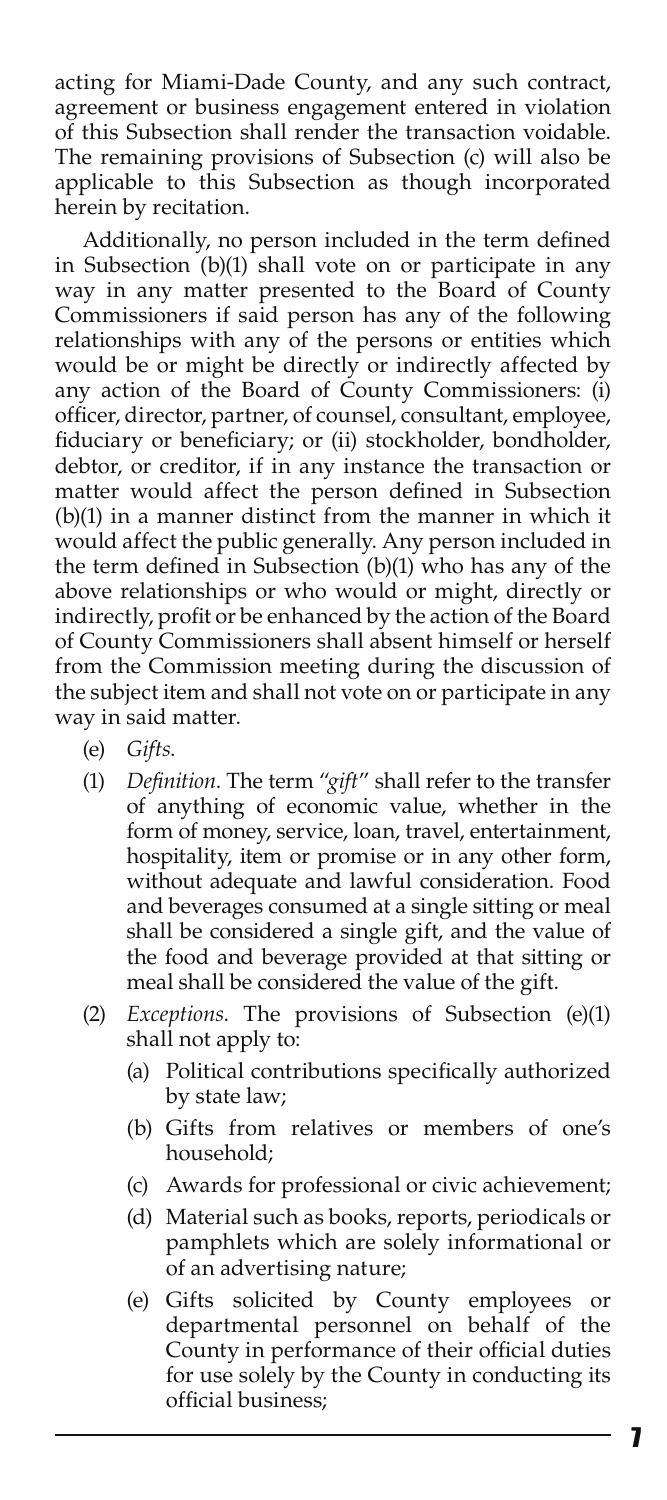- (f) Gifts solicited by Commissioners on behalf of the County in performance of their official duties for use solely by the County in conducting its official business.
- (g) Gifts solicited by Commissioners, or their staff members, on behalf of any nonprofit organization for use solely by that organization where neither the Commissioner nor his or her staff receives any compensation as a result of the solicitation. As used in this subsection, a "nonprofit organization" shall mean any entity described in section 501(c)(3) of the Internal Revenue Code (the "Code") that is tax exempt under section 501(a) of the Code. As used in this subsection, "compensation" means any money, gift, favor, political contribution, thing of value or other financial benefit.
- (3) *Prohibitions*. A person described in Subsection (b) (1) through (6) shall neither solicit nor demand any gift. It is also unlawful for any person or entity to offer, give, or agree to give to any person included in the term defined in Subsection  $(b)(1)$  through  $(b)$ or for any person included in the term defined in Subsection (b)(1) through (6) to accept or agree to accept from another person or entity, any gift for or because of:
	- (a) An official public action taken or to be taken, or which could be taken;
	- (b) A legal duty performed or to be performed, or which could be performed; or
	- (c) A legal duty violated or to be violated, or which could be violated by any person included in the term defined in Subsection (b)(1).
- (4) *Disclosure*. Any person included in the term defined in Subsection (b)(1) through (6) shall disclose as provided herein any gift, or series of gifts from any one person or entity, having a value in excess of one hundred dollars (\$100.00). Said disclosure shall be made by filing a copy of the disclosure form required by Chapter 112, Florida Statutes, for "local officers" with the Clerk of the Board of County Commissioners simultaneously with the filing of the form with the Secretary of State.

(f) *Compulsory disclosure by employees of firms doing business with the County*. Should any person included in the terms defined in Subsections  $(b)(1)$  through  $(6)$  be employed, either himself or herself or through a member of his or her immediate family, by a corporation, firm, partnership or business entity in which he or she does not have a controlling financial interest, and should the said corporation, firm, partnership or business entity have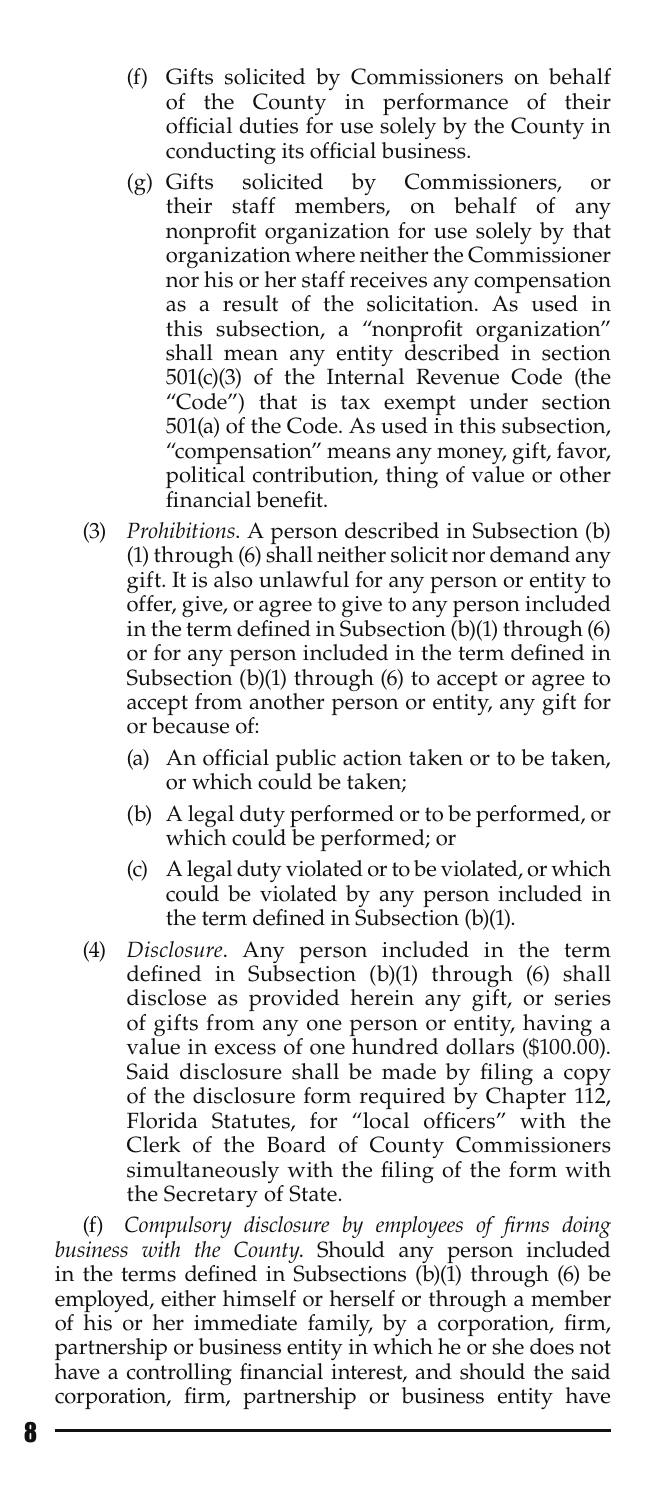substantial business commitments to or from the County or any County agency, or be subject to direct regulation by the County or a County agency, then said person shall file a sworn statement disclosing such employment and interest with the Clerk of the Circuit Court in and for Miami-Dade County.

(g) *Exploitation of official position prohibited*. No person included in the terms defined in Subsections (b) (1) through (6) and (b)(13) shall use or attempt to use his or her official position to secure special privileges or exemptions for himself or herself or others except as may be specifically permitted by other ordinances and resolutions previously ordained or adopted or hereafter to be ordained or adopted by the Board of County Commissioners.

(h) *Prohibition on use of confidential information*. No person included in the terms defined in Subsections (b)(1) through (6) and (b)(13) shall accept employment or engage in any business or professional activity which he or she might reasonably expect would require or induce him or her to disclose confidential information acquired by him or her by reason of his or her official position, nor shall he or she in fact ever disclose confidential information garnered or gained through his or her official position with the County, nor shall he or she ever use such information, directly or indirectly, for his or her personal gain or benefit.

- (i) *Financial disclosure*.
- (1) All persons and firms included within Subsections (a) and  $(b)(2)$ ,  $(3)$  and  $(4)$  of this section shall file, no later than 12:00 noon of July 1st of each year, including the July 1st following the last year that person is in office or held such employment, one (1) of the following:
	- (a) A copy of that person's or firm's current federal income tax return; or
	- (b) A current certified financial statement on a form of the type approved for use by state or national banks in Florida listing all assets and liabilities having a value in excess of one thousand dollars (\$1,000.00) and a short description of each; or
	- (c) An itemized source of income statement, under oath and on a form approved by the County for said purpose.

Compliance with the financial disclosure provisions of Chapter 112 (Part III) Florida Statutes, as amended, or with the provisions of Article II, Section 8 of the Florida Constitution, as amended by the voters on November 2, 1976, and any general laws promulgated thereunder shall constitute compliance with this section.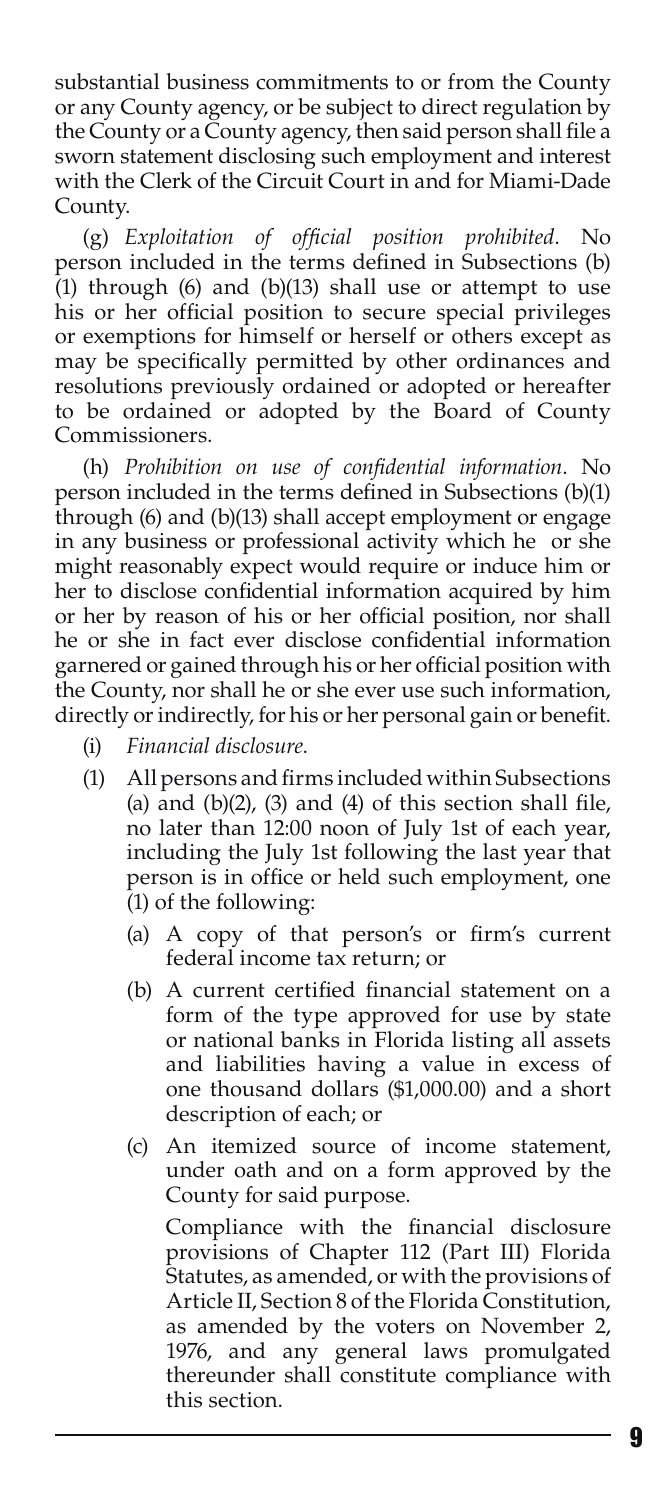- (2) County and municipal personnel. The following County personnel shall comply with the filing requirements of Subsection (i)(1) above: the Mayor and members of the Board of County Commissioners; County Attorney and Assistant County Attorneys; County Manager; Assistant County Manager(s); Special Assistant(s) to the County Manager; heads or directors of County departments and their assistant or deputy department heads; employees of the Miami-Dade Police with the rank of captain, major and chief; Building and Zoning inspectors. References herein to specified County personnel and boards shall be applicable to municipal personnel and boards that serve in comparable capacities to the County personnel and boards referred to.
- (3) Candidates for County and municipal office. All candidates for County and municipal elective office shall comply with the filing requirements of Subsection (i)(1) above at the same time that the candidate files qualifying papers.
- (4) Consultants. All persons or firms providing professional services as defined by Section 2-10.4 (1) (a) and (b) of the Code of Miami- Dade County, to Miami-Dade County or any municipalities, their agencies or instrumentalities, shall comply with the filing requirements of Subsection (i)(1) above within ninety (90) days of the effective date hereof. All persons or firms subsequent to the effective date of this section, which engage in competitive negotiation with Miami-Dade County or any of its municipalities, their agencies or instrumentalities under and pursuant to Section 2-10.4 of the Code of Miami-Dade County shall comply with the reporting requirements of Subsection (i)(1) of this section within thirty (30) days of execution of a contract arising out of said competitive negotiations and prior to any payments from said County, municipalities or other agencies or instrumentalities. Failure to comply with the terms hereof by such persons or firms shall render existing contracts voidable and shall automatically void any contracts negotiated and executed subsequent to the effective date of this section where the required information is not furnished within thirty (30) days of the execution of said contract as noted herein.
- (5) Reports; filing. All documents required to be filed hereunder by County persons or consultants shall be filed with the Supervisor of Elections. Documents required to be filed hereunder by municipal persons or consultants shall be filed with the municipal clerk of that entity.
- (6) Public disclosure. All documents filed pursuant to this Subsection shall constitute public records within the meaning of Chapter 119, Florida Statutes.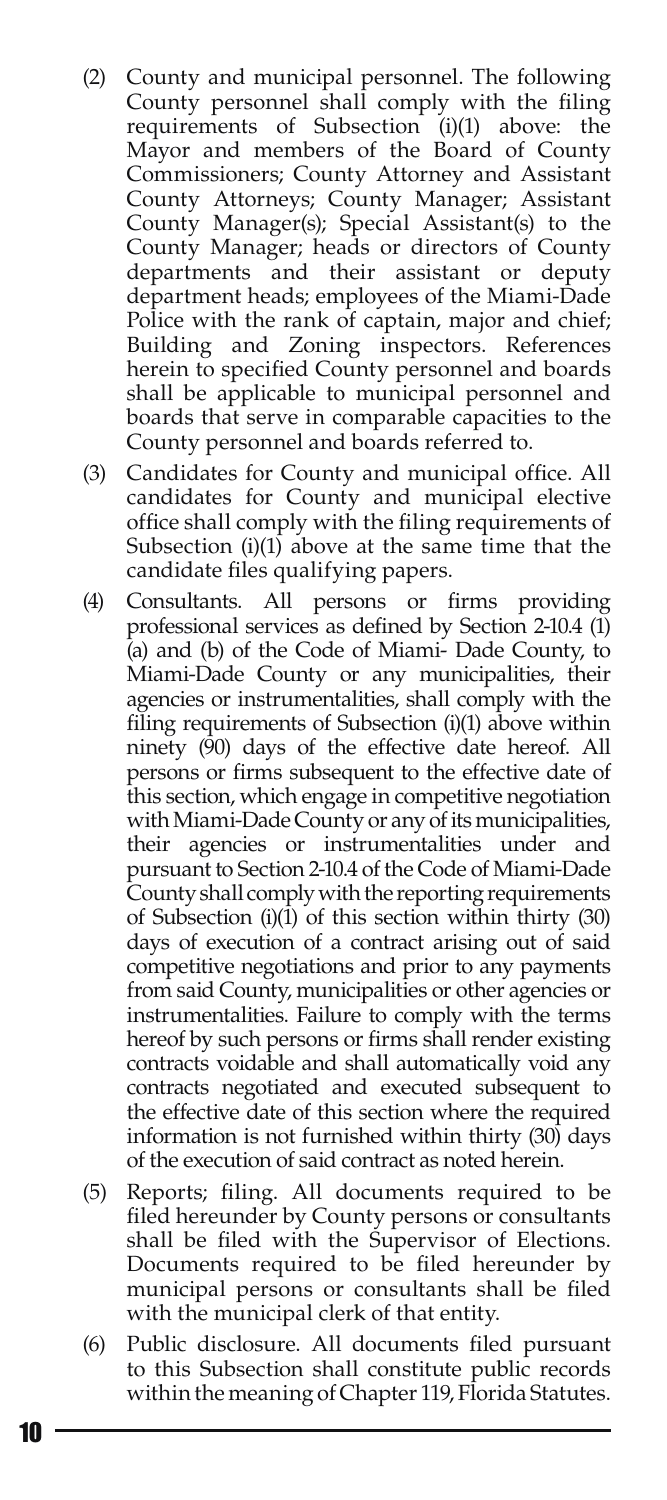(7) Construction. The construction of this Subsection shall be considered as supplemental to and not in substitution of any requirements of Chapter 112, Florida Statutes, or any rules and regulations promulgated thereunder.

(j) *Conflicting employment prohibited*. No person included in the terms defined in Subsections (b)(1) through (6) and (b)(13) shall accept other employment which would impair his or her independence of judgment in the performance of his or her public duties.

- (k) *Prohibition on outside employment.*
- (1) No person included in the terms defined in Subsections (b)(5) [departmental personnel] and (6) [employees] shall receive any compensation for his or her services as an officer or employee of the County, from any source other than the County, except as may be permitted by Section 2-11 of this Code of Ordinances.
- (2) All full-time County and municipal employees engaged in any outside employment for any person, firm, corporation or entity other than Miami-Dade County, or the respective municipality, or any of their agencies or instrumentalities, shall file, under oath, an annual report indicating the source of the outside employment, the nature of the work being done pursuant to same and any amount or types of money or other consideration received by the employee from said outside employment. Said County employee's reports shall be filed with the Supervisor of Elections no later than 12:00 noon on July 1st of each year, including the July 1st following the last year that person held such employment. Municipal employee reports shall be filed with the clerk of their respective municipalities. Said reports shall be available at a reasonable time and place for inspection by the public. The County Manager or any city manager may require monthly reports from individual employees or groups of employees for good cause.

(l) *Prohibited investments.* No person included in the terms defined in Subsections (b)(1) through (6) and (b) (13) shall have personal investments in any enterprise, either himself, herself, or through a member of his or her immediate family, which will create a substantial conflict between his or her private interests and the public interest.

(m) *Certain appearances and payment prohibited*.

(1) No person included in the terms defined in Subsections (b)(1), (5), (6) and (13) [commissioners, the Mayor, departmental personnel, employees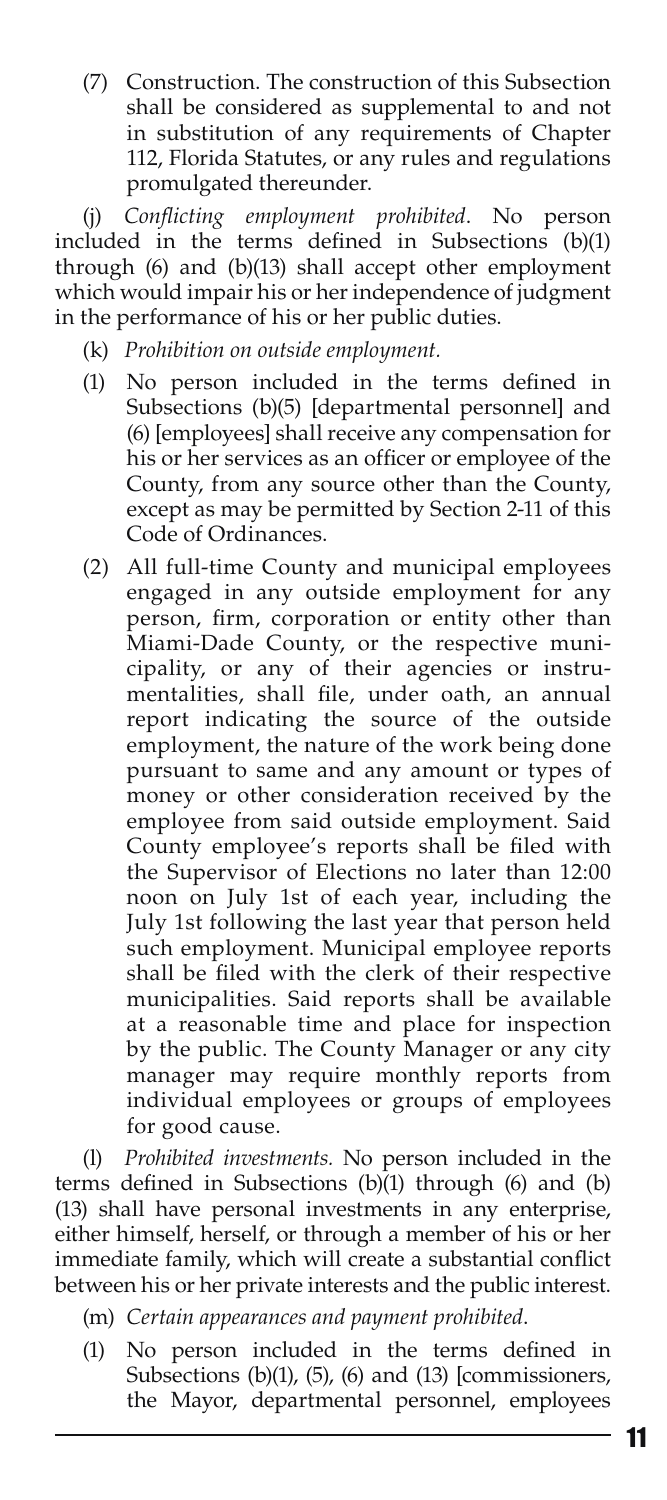and contract staff] shall appear before any County board or agency and make a presentation on behalf of a third person with respect to any license, contract, certificate, ruling, decision, opinion, rate schedule, franchise, or other benefit sought by the third person. Nor shall such person receive compensation, directly or indirectly or in any form, for services rendered to a third person, who has applied for or is seeking some benefit from the County or a County agency, in connection with the particular benefit sought by the third person. Nor shall such person appear in any court or before any administrative tribunal as counsel or legal advisor to a party who seeks legal relief from the County or a County agency through the suit in question.

(2) No person included in the terms defined in Subsections (b)(2), (3) and (4) [autonomous personnel, quasi-judicial personnel and advisory personnel] shall appear before the County board or agency on which he or she serves, either directly or through an associate, and make a presentation on behalf of a third person with respect to any license, contract, certificate, ruling, decision, opinion, rate schedule, franchise, or other benefit sought by the third person. Nor shall such person receive compensation, directly or indirectly or in any form, for services rendered to a third party, who has applied for or is seeking some benefit from the County board or agency on which such person serves, in connection with the particular benefit by the third party. Nor shall such person appear in any court or before any administrative tribunal as counsel or legal advisor to a third party who seeks legal relief from the County board or agency on which such person serves through the suit in question. However, this section shall not prohibit an architect serving without compensation on the Miami-Dade County Board of Energy Regulation or on any architectural board, whose sole function is to pass on the aesthetics of plans submitted, from submitting plans on behalf of a client so long as such member makes known his representation of the applicant and disqualifies himself from speaking or voting or otherwise participating on such application.

(n) *Actions prohibited when financial interests involved*. No person included in the terms defined in Subsections (b)(1) through (6) and (b)(13) shall participate in any official action directly or indirectly affecting a business in which he or any member of his immediate family has a financial interest. A financial interest is defined as a special financial interest, direct or indirect, as that term is used in Section 4.03 of the County's Charter; or as a financial interest as defined in Section 769 of the Restatement of the Law of Torts as an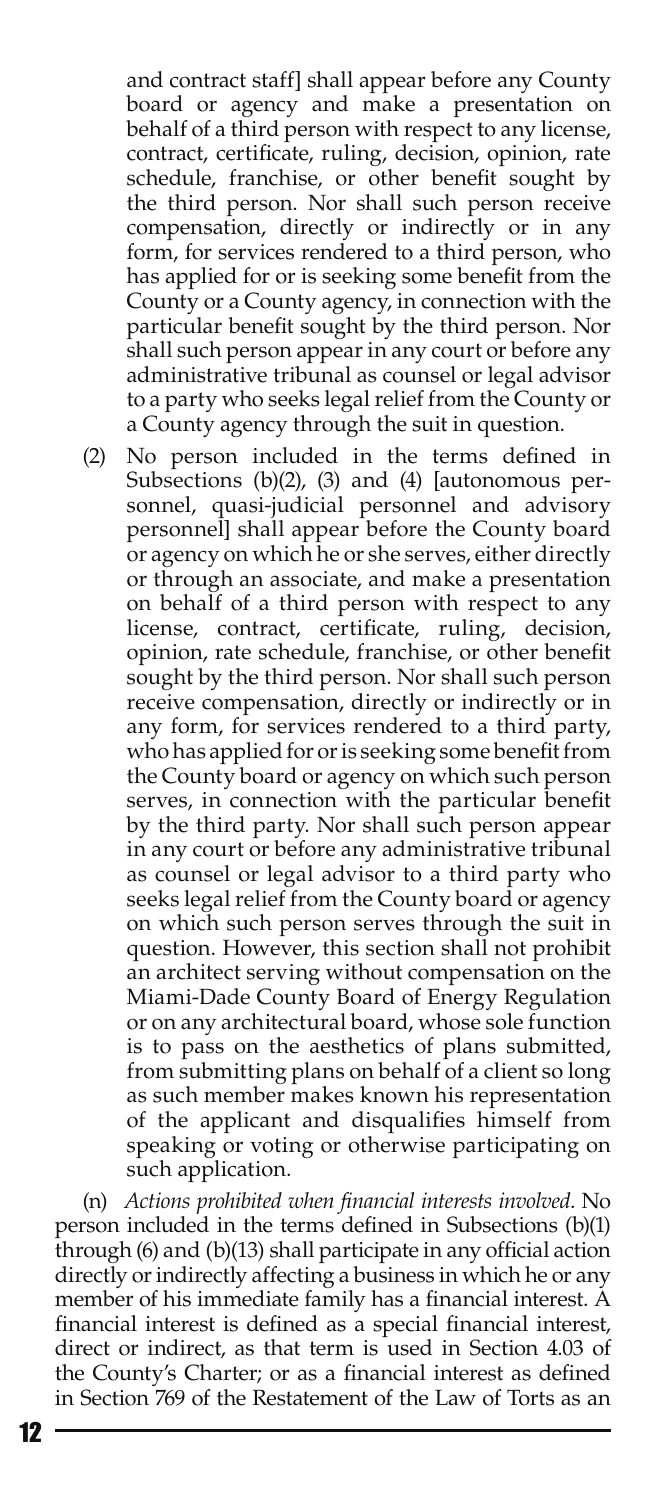investment or something in the nature of an investment. This section shall not prohibit any official, officer, employee or person from taking official action (1) to promote tourism or downtown development or redevelopment within the County or any portion thereof, or (2) to authorize the expenditure of public funds for promoting tourism or downtown development or redevelopment, so long as no such authorized public funds are to be paid to such person or a member of his or her immediate family or any business in which he or she or any member of his or her immediate family has a financial interest.

(o) *Acquiring financial interest*. No person included in the terms defined in Subsections (b)(1) through (6) and (b) (13) shall acquire a financial interest in a project, business entity or property at a time when he or she believes or has reason to believe that the said financial interest will be directly affected by his or her official actions or by official actions by the County or County agency of which he or she is an official, officer, employee or contract staff.

(p) *Recommending professional services*. No person included in the terms defined in Subsections (b)(1) through (6) may recommend the services of any lawyer or law firm, architect or architectural firm, public relations firm or any other person or firm, professional or otherwise, to assist in any transaction involving the County or any of its agencies, provided that such recommendation may properly be made when required to be made by the duties of office and in advance at a public meeting attended by other County officials, officers or employees.

(q) *Continuing application for two (2) years after County service.*

(1) No person who has served as an elected County official, i.e., Mayor, County Commissioner or a member of the staff of an elected County official, or as County Manager, senior assistant to the County Manager, department director, departmental personnel or employee shall, for a period of two (2) years after his or her County service or employment has ceased, lobby any County officer, departmental personnel or employee in connection with any judicial or other proceeding, application, RFP, RFQ, bid, request for ruling or other determination, contract, claim, controversy, charge, accusation, arrest or other particular subject matter in which Miami-Dade County or one (1) of its agencies or instrumentalities is a party or has any interest whatever, whether direct or indirect. Additionally, no person who has served as a community council member shall, for a period of two (2) years after his or her County service or employment has ceased, lobby, with regard to any zoning or land use issue, any County officer, departmental personnel or employee in connection with any judicial or other proceeding, application, request for ruling or other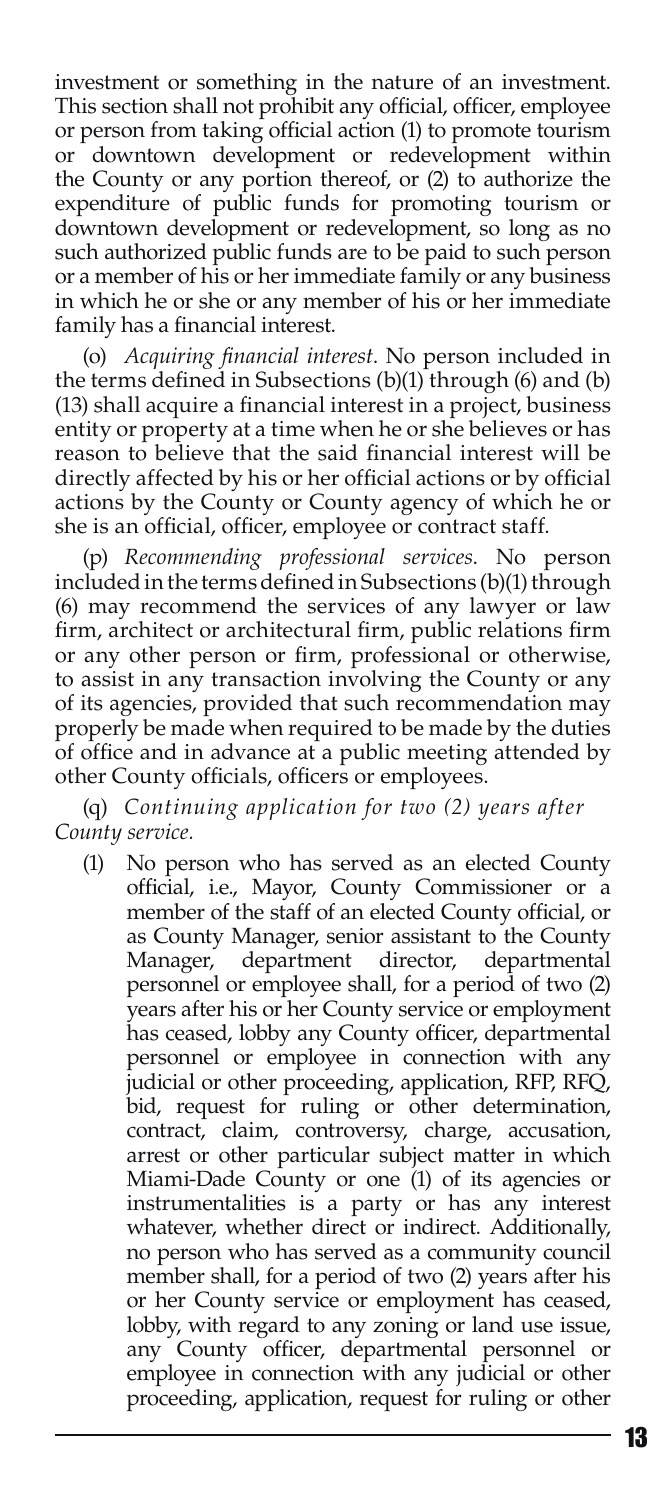determination, contract, claim, controversy, charge, accusation, arrest or other particular subject matter in which Miami-Dade County or one (1) of its agencies or instrumentalities is a party or has any interest whatever, whether direct or indirect. Nothing contained in this Subsection (q)(1) shall prohibit any individual included within the provisions of this Subsection from submitting a routine administrative request or application to a County department or agency during the two (2) year period after his or her County service has ceased.

- (2) The provisions of this Subsection (q) shall not apply to officials, departmental personnel or employees who become employed by governmental entities, 501(c)(3) non-profit entities or educational institutions or entities and who lobby on behalf of such entities in their official capacities.
- (3) The provisions of this section shall apply to all individuals as described in Subsection (q)(1) who leave the County after the effective date of the ordinance from which this section derives.
- (4) Any former County officer, departmental personnel or employee who has left the County within two (2) years prior to the effective date of this ordinance and has entered into a lobbying contract prior to the effective date of this ordinance shall, for a period of two (2) years after his or her County service has ceased, comply with Subsection (q) as it existed prior to the effective date of the ordinance from which this section derives as modified by this Subsection (q) (4) when lobbying pursuant to said contract. No former County officer, departmental personnel or employee who has left the County within two (2) years prior to the effective date of the ordinance from which this section derives shall for a period of two years after his or her County service or employment has ceased enter into a lobbying contract to lobby any County officer, departmental personnel or employee in connection with any judicial or other proceeding, application, RFP, RFQ, bid, request for ruling or other determination, contract, claim, controversy, charge, accusation, arrest or other particular subject matter in which Miami-Dade County or one (1) of its agencies or instrumentalities is a party or has a direct and substantial interest; and in which he or she participated directly or indirectly as an officer, departmental personnel or employee through decision, approval, disapproval, recommendation, the rendering of advice, investigation or otherwise during his or her County service or employment. As used herein, a person participated "directly" where he or she was substantially involved in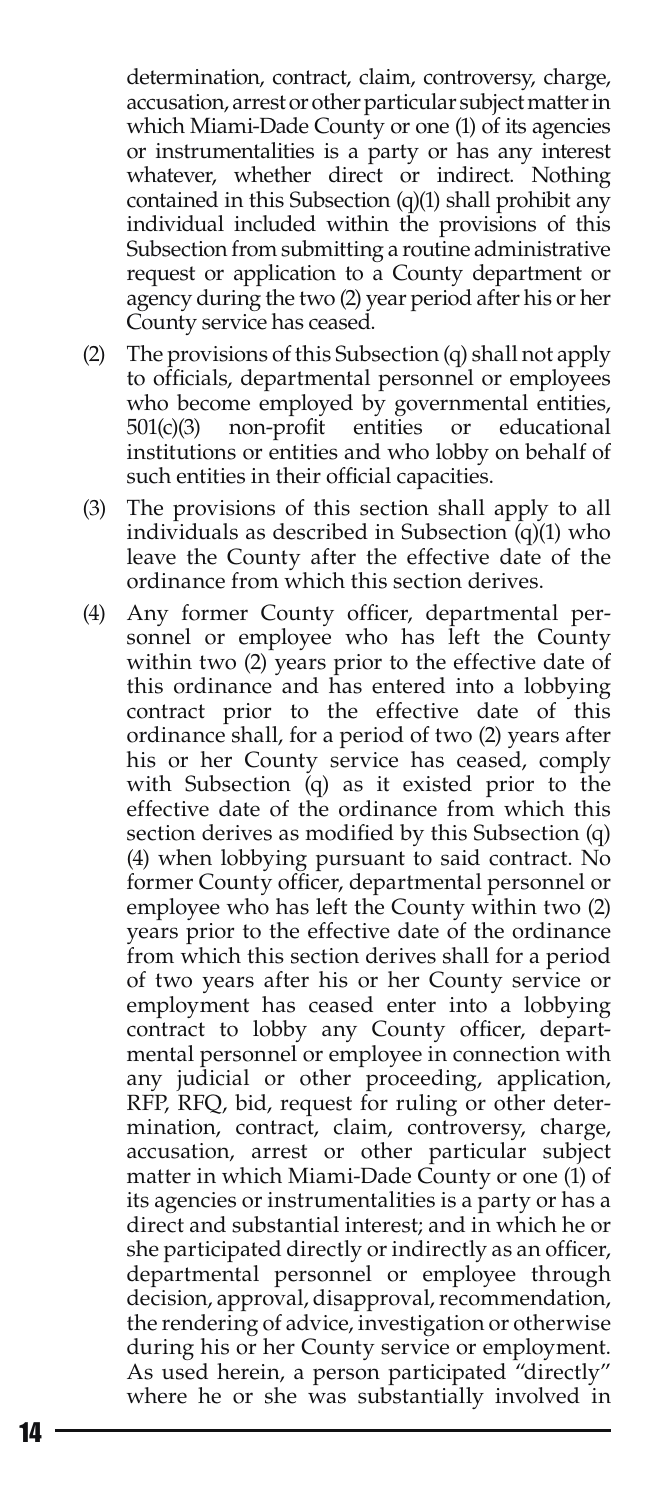the particular subject matter through decision, approval, disapproval, recommendation, the rendering of advice, investigation or otherwise during his or her County service or employment. As used herein, a person participated "indirectly" where he or she knowingly participated in any way in the particular subject matter through decision, approval, disapproval, recommendation, the rendering of legal advice, investigation or otherwise during his or her County service or employment. Former County officers, departmental personnel and employees who have left the County within two  $(2)$  years prior to the effective date of the ordinance from which this section derives shall execute an affidavit on a form prepared by the Office of Inspector General prior to lobbying any County officer, departmental personnel or employee stating that the requirements of this section do not preclude said person from lobbying any officer, departmental personnel or employee of the County. The Inspector General shall verify the accuracy of each affidavit executed by former County officers, departmental personnel or employees.

- (5) Any individual who is found to be in violation of this Subsection (q) shall be subject to the penalties provided in either Subsection (cc)(1) or Subsection (cc)(2).
- (r) *Ethics Commission to render opinions on request*.

Whenever any person included in the terms defined in Subsection  $(b)(1)$  through  $(b)$ ,  $(b)(9)$  and  $(b)(13)$  is in doubt as to the proper interpretation or application of this Conflict of Interest and Code of Ethics Ordinance as to himself or herself, or whenever any person who renders services to the County is in doubt as to the applicability of the said ordinance as to himself or herself, he or she may submit to the Ethics Commission a full written statement of the facts and questions he or she has. The Ethics Commission shall then render an opinion to such person and shall publish these opinions without use of the name of the person advised unless such person requests the use of his or her name.

- (s) *Lobbying*.
- (1) (a) As used in this section, "County personnel" means those County officers and employees specified in Section 2-11.1(i)(2) of the Miami-Dade County Conflict of Interest and Code of Ethics Ordinance.
	- (b) As used in this section, "Lobbyist" means all persons, firms, or corporations employed or retained by a principal who seeks to encourage the passage, defeat, or modifications of (1) ordinance, resolution, action or decision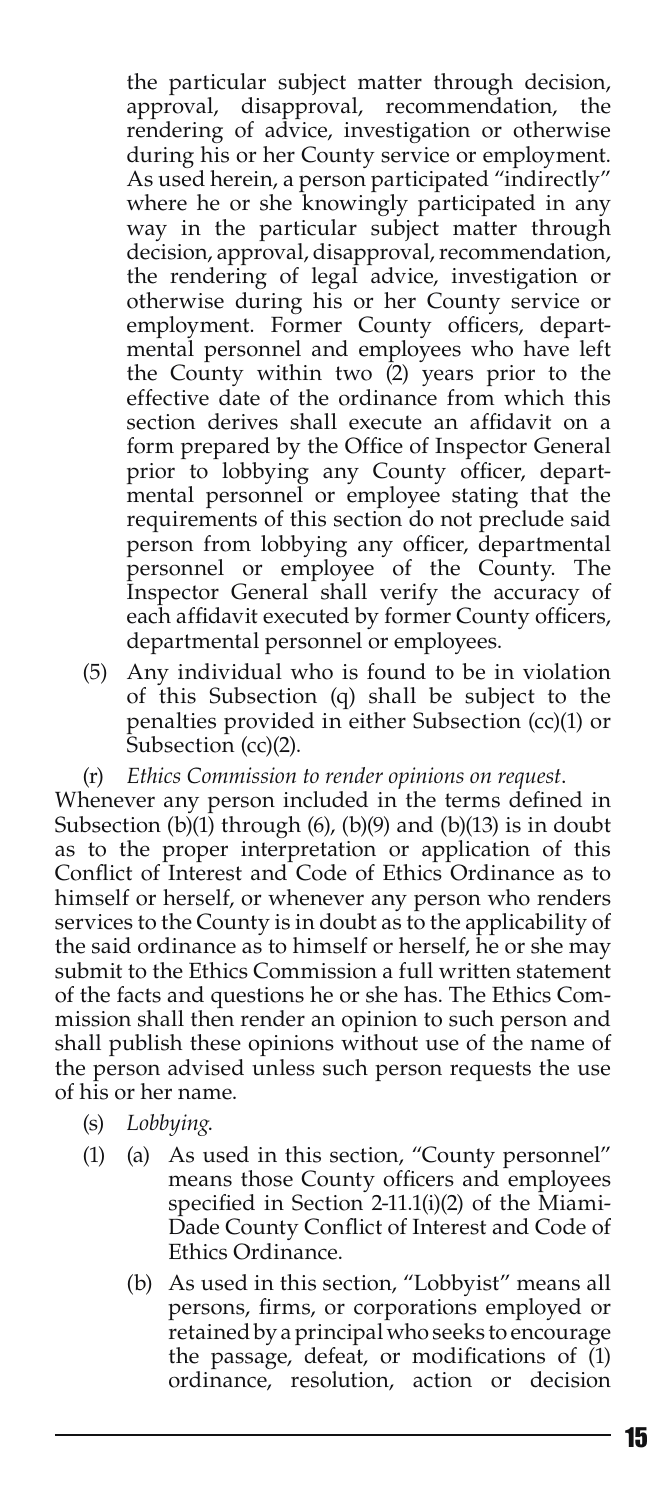of the County Commission; (2) any action, decision, recommendation of the County Manager or any County board or committee; or (3) any action, decision or recommendation of County personnel during the time period of the entire decision-making process on such action, decision or recommendation which foreseeably will be heard or reviewed by the County Commission, or a County board or committee. "Lobbyist" specifically includes the principal, as well as any employee whose normal scope of employment includes lobbying activities.

 The term "Lobbyist" specifically excludes the following persons: attorneys or other representatives retained or employed solely for the purpose of representing individuals, corporations or other entities during publicly noticed quasi-judicial proceedings where the law prohibits ex-parte communications; expert witnesses who provide only scientific, technical or other specialized information or testimony in public meetings; any person who only appears as a representative of a neighborhood association without compensation or reimbursement for the appearance, whether direct, indirect or contingent, to express support of or opposition to any item; any person who only appears as a representative of a not-for-profit communitybased organization for the purpose of requesting a grant without special compensation or reimbursement for the appearance; and employees of a principal whose normal scope of employment does not include lobbying activities.

- (2) All lobbyists shall register with the Clerk of the Board of County Commissioners within three (3) business days of being retained as a lobbyist or before engaging in any lobbying activities, whichever shall come first. Every person required to so register shall:
	- (a) Register on forms prepared by the Clerk;
	- (b) State under oath his or her name, business address and the name and business address of each person or entity which has employed said registrant to lobby. If the lobbyist represents a corporation, the corporation shall also be identified. Without limiting the foregoing, the lobbyist shall also identify all persons holding, directly or indirectly, a five (5) percent or more ownership interest in such corporation, partnership or trust. Registration of all lobbyists shall be required prior to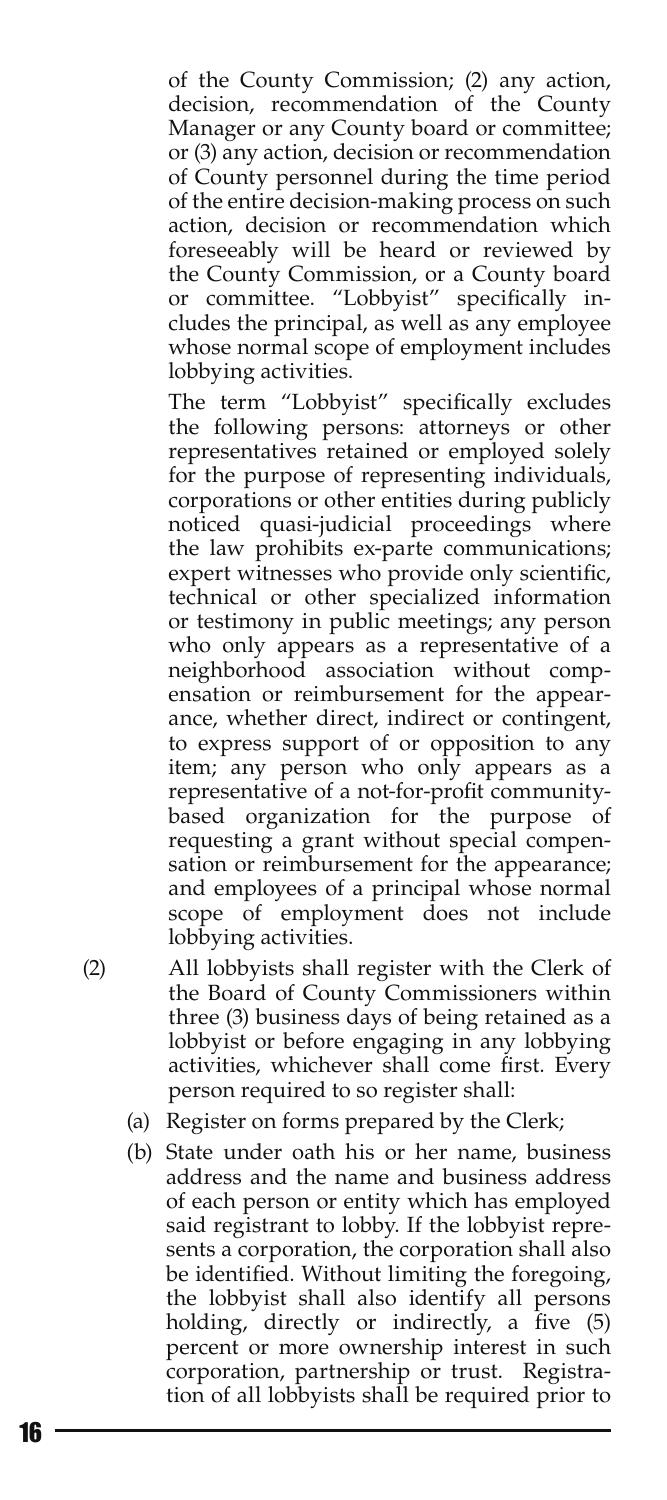January 15 of each year, and each person who withdraws as a lobbyist for a particular client shall file an appropriate notice of withdrawal. The fee for annual registration shall be four hundred and ninety dollars (\$490.00). Every registrant shall be required to state the extent of any business or professional relationship with any current person described in Subsection (b)(1). The registration fees required by this Subsection shall be deposited by the clerk into a separate account and shall be expended for the purpose of recording, transcribing, administration and other costs incurred in maintaining these records for availability to the public. There shall be no fee required for filing a notice of withdrawal and the Board of County Commissioners may, in its discretion, waive the registration fee upon a finding of financial hardship.

- (c) Prior to conducting any lobbying, all principals must file a form with the Clerk of the Board of County Commissioners, signed by the principal or the principal's representative, stating that the lobbyist is authorized to represent the principal. The principal and the lobbyist must also submit a joint affidavit stating that the principal has not offered and the lobbyist has not agreed to accept any contingency or success fees as defined in subsection (s)(7). Failure of a principal to file the required forms may be considered in the evaluation of a bid or proposal as evidence that a proposer or bidder is not a responsible contractor. Each principal shall file a form with the Clerk of the Board at the point in time at which a lobbyist is no longer authorized to represent the principal.
- (3) (a) Any public officer, employee or appointee who only appears in his or her official capacity shall not be required to register as a lobbyist.
	- (b) Any person who only appears in his or her individual capacity for the purpose of selfrepresentation without compensation or reimbursement, whether direct, indirect or contingent, to express support of or opposition to any item, shall not be required to register as a lobbyist. A principal of any corporation, partnership or other entity who appears as a lobbyist on behalf of that entity, without special compensation or reimbursement for the appearance, whether direct, indirect or contingent, to express support of or opposition to any item, shall register with the Clerk as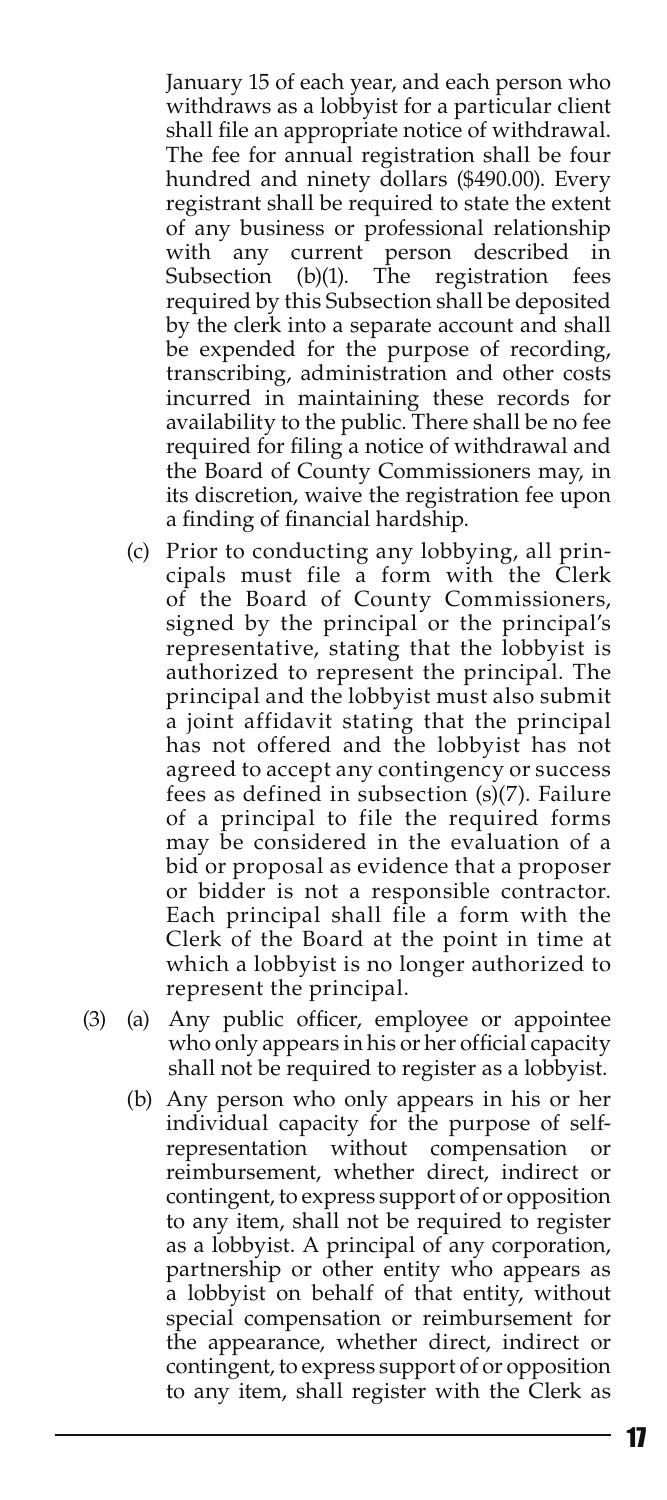required by this subsection, but shall not be required to pay any registration fees.

- (4) Any person who only appears as a representative of a not-for-profit corporation or entity (such as a charitable organization, a trade association or trade union), without special compensation or reimbursement for the appearance, whether direct, indirect or contingent, to express support or opposition to any item, shall register with the Clerk as required by this Subsection, but, upon request, shall not be required to pay any registration fees. Any principal who only appears as a representative of a certified Micro Enterprise, as defined in section 2-8.1.1.1.1 of the Code, as a representative of a certified Level I Community Small Business Enterprise, as defined in section 10-33.02 or as a representative of a certified Tier 1 Community Business Enterprise, as defined in section 2-10.4.01, without special compensation or reimbursement for the appearance, whether direct, indirect or contingent, to express support of or opposition to any item, shall register with the Clerk as required by this subsection, but, upon request, shall not be required to pay any registration fees.
- (5) Any person who appears as a representative for an individual or firm for an oral presentation before a County certification, evaluation, selection, technical review or similar committee, shall list on an affidavit provided by the County, all individuals who may make a presentation. The affidavit shall be filed by staff with the Clerk's office at the time the proposal is submitted. For the purpose of this Subsection only, the listed members of the presentation team shall not be required to pay any registration fees. No person shall appear before any committee on behalf of an individual or firm unless he or she has been listed as part of the firm's presentation team pursuant to this paragraph or unless he or she is registered with the Clerk's office and has paid all applicable fees.
- (6) (a) Commencing July 1, 1986, and on July 1 of each year thereafter, the lobbyist shall submit to the Clerk of the Board of County Commissioners a signed statement under oath, as provided herein, listing all lobbying expenditures in excess of twenty-five dollars (\$25.00) for the preceding calendar year. A statement shall be filed even if there have been no expenditures during the reporting period. The statement shall list in detail each expenditure by category, including food and beverage, entertainment, research, communi-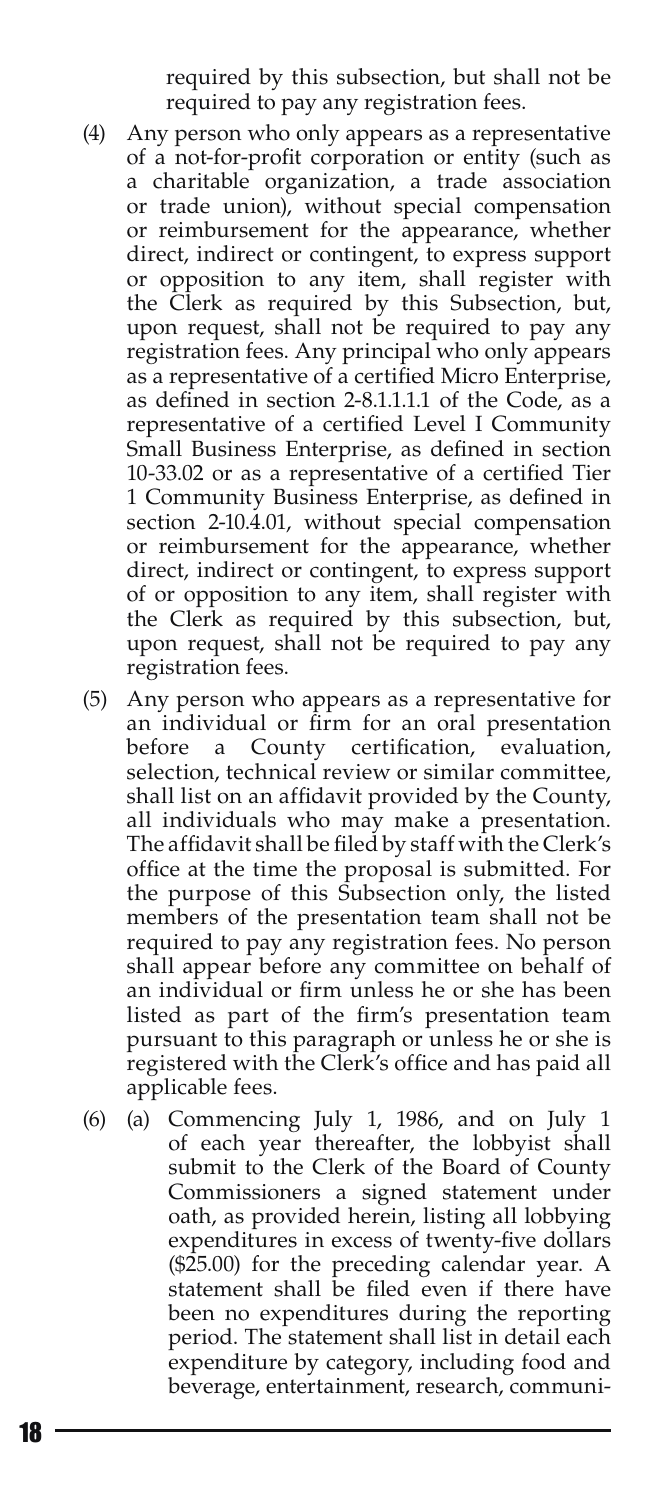cations, media advertising, publications, travel, lodging and special events.

(b) The Clerk of the Board of County Commissioners shall notify any lobbyist who fails to timely file an expenditure report. In addition to any other penalties which may be imposed as provided in Subsection (s)(9), a fine of fifty dollars (\$50.00) per day shall be assessed for reports filed after the due date. Where a fine of fifty dollars (\$50.00) per day is assessed, the Ethics Commission shall not impose a fine as provided in Subsection (cc).

Any lobbyist who fails to file the required expenditure report by September 1st shall be automatically suspended from lobbying until all fines are paid unless the fine has been appealed to the Ethics Commission.

- (c) The Clerk of the Board of County Commissioners shall notify the Commission on Ethics and Public Trust of the failure of a lobbyist or principal to file a report and/or pay the assessed fines after notification.
- (d) A lobbyist or principal may appeal a fine and may request a hearing before the Commission on Ethics and Public Trust. A request for a hearing on the fine must be filed with the Commission on Ethics and Public Trust within fifteen (15) calendar days of receipt of notification of the failure to file the required disclosure form. The Commission on Ethics and Public Trust shall have the authority to waive the fine, in whole or in part, based on good cause shown. The Commission on Ethics and Public Trust shall have the authority to adopt rules of procedure regarding appeals from the Clerk of the Board of County Commissioners.
- (7) No person may, in whole or in part, pay, give or agree to pay or give a contingency fee to another person. No person may, in whole or in part, receive or agree to receive a contingency fee. As used herein, "contingency fee" means a fee, bonus, commission, or nonmonetary benefit as compensation which is dependent on or in any way contingent on the passage, defeat, or modification of: (1) an ordinance, resolution, action or decision of the County Commission; (2) any action, decision or recommendation of the County Manager or any County board or committee; or (3) any action, decision or recommendation of County personnel during the time period of the entire decision-making process regarding such action, decision or recommendation which foreseeably will be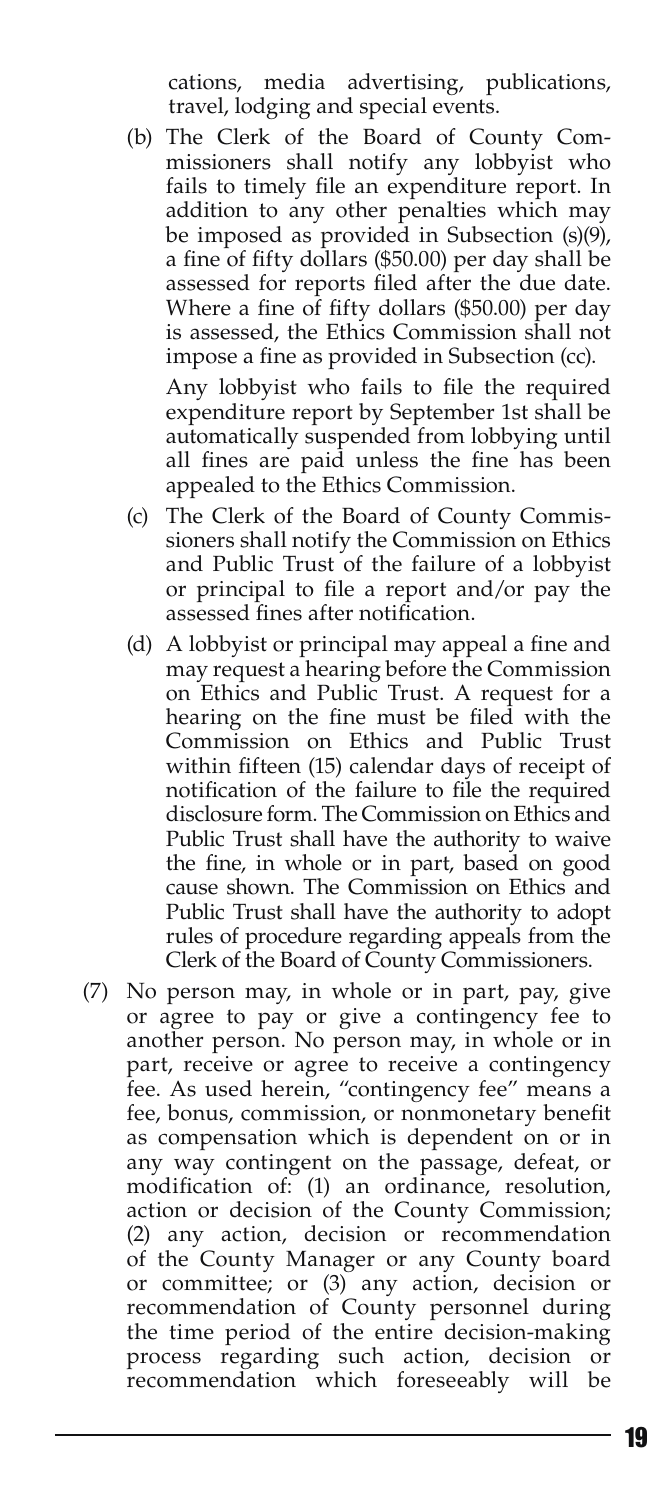heard or reviewed by the County Commission, or a County board or committee.

- (8) The Clerk shall publish logs on a quarterly and an annual basis reflecting the lobbyist registrations which have been filed in accordance with this Subsection (s). All logs required by this ordinance shall be prepared in a manner substantially similar to the logs prepared for the Florida Legislature pursuant to Section 11.045, Florida Statutes.
- (9) The Ethics Commission shall investigate any person engaged in lobbying activities who may be in violation of this Subsection (s). In the event that a violation is found to have been committed, the Ethics Commission may, in addition to the penalties set forth in Subsection (cc), prohibit such person from lobbying before the County Commission or any committee, board or personnel of the County as provided herein. Every lobbyist who is found to be in violation of this section shall be prohibited from registering as a lobbyist or lobbying in accordance with the following schedule:

1st violation for a period of ninety (90) days from the date of determination of violation;

2nd violation for a period of one (1) year from the date of determination of violation;

3rd violation for a period of five (5) years from the date of determination of violation;

 A bidder or proposer shall be subject to the debarment provisions of Section 10-38 of the Code of Miami-Dade County as if the bidder or proposer were a contractor where the bidder or proposer has violated this section, either directly or indirectly or any combination thereof, on three (3) or more occasions. As used herein, a "direct violation" shall mean a violation committed by the bidder or proposer and an "indirect violation" shall mean a violation committed by a lobbyist representing said bidder or proposer. A contract entered into in violation of this section shall also render the contract voidable. The County Manager shall include the provisions to this Subsection in all County bid documents, RFP, RFQ, CBO and CDBG applications; provided, however, the failure to do so shall not render any contract entered into as the result of such failure illegal per se.

(10) All members of the County Commission, and all County personnel, shall be diligent to ascertain whether persons required to register pursuant to this Subsection have complied. Commissioners or County personnel may not knowingly permit a person who is not registered pursuant to this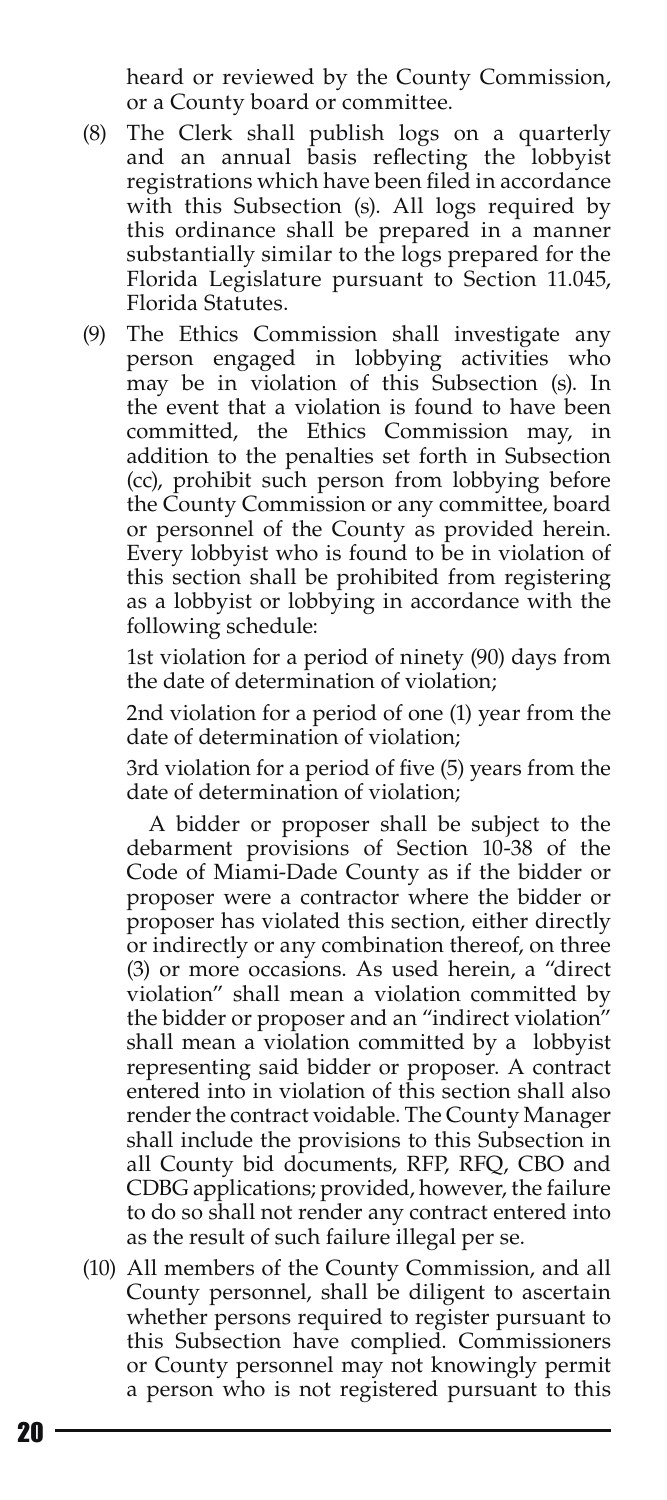Subsection to lobby the Commissioner or the relevant committee, board or County personnel.

- (11) Except as otherwise provided in Subsection (s) (9), the validity of any action or determination of the Board of County Commissioners or County personnel, board or committee shall not be affected by the failure of any person to comply with the provisions of this Subsection (s).
- (t) *Cone of Silence*.
- 1. Contracts for the provision of goods and service other than audit and independent private sector inspector general (IPSIG) contracts.
	- (a) "Cone of Silence" is hereby defined to mean a prohibition on: (i) any communication regarding a particular RFP, RFQ or bid between a potential vendor, service provider, bidder, lobbyist or consultant and the County's professional staff including, but not limited to, the County Manager and his or her staff; (ii) any communication regarding a particular RFP, RFQ or bid between the Mayor, County Commissioners or their respective staffs and any member of the County's professional staff including, but not limited to, the County Manager and his or her staff; (iii) any communication regarding a particular RFP, RFQ or bid between a potential vendor, service provider, bidder, lobbyist or consultant and any member of the selection committee therefor; (iv) any communication regarding a particular RFP, RFQ or bid between the Mayor, County Commissioners or their respective staffs and any member of the selection committee therefor; and (v) any communication regarding a particular RFP, RFQ or bid between a potential vendor, service provider, bidder, lobbyist, or consultant and the Mayor, County Commissioners and their respective staffs; and (vi) any communication regarding a particular RFP, RFQ or bid between any member of the County's professional staff and any member of the selection committee therefor. The County Manager and the Chairperson of the selection committee may communicate about a particular selection committee recommendation, but only after the committee has submitted an award recommendation to the Manager and provided that should any change occur in the committee recommendation, the content of the communication and of the corresponding change as well as the reasons for such change shall be described in writing and filed by the Manager with the Clerk of the Board and be included in any recommendation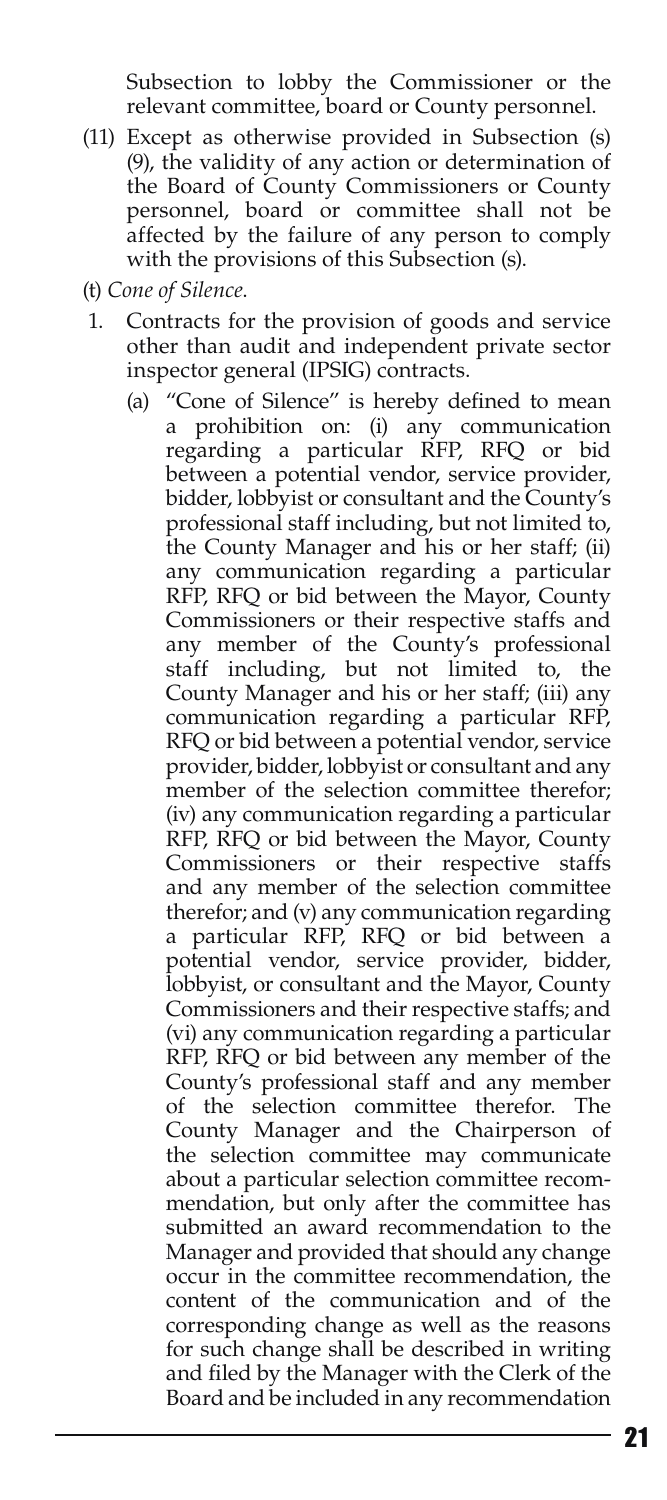memorandum submitted by the Manager to the Board of County Commissioners . Notwithstanding the foregoing, the Cone of Silence shall not apply to (i) competitive processes for the award of CDBG, HOME, SHIP and Surtax Funds administered by the Miami-Dade County Office of Community and Economic Development and the communitybased organization (CBO) competitive grant processes administered by the Park and Recreation, Library, Water and Sewer, and Solid Waste Departments, Cultural Affairs and Tourist Development Councils and the Department of Environmental Resources Management; (ii) communications with the County Attorney and his or her staff; (iii) communications between a potential vendor, service provider, bidder, consultant or lobbyist and employees of the Management and Technical Assistance Unit of the Department of Business Development regarding small business and/or minority business programs, the Community Business Enterprise and Equitable Distribution Programs; (iv) communications between a potential vendor, service provider, bidder, consultant or lobbyist and employees responsible for administering disadvantaged business enterprise programs in County departments receiving federal funds, provided the communications are limited strictly to matters of programmatic process or procedure; (v) duly noticed site visits to determine the competency of bidders regarding a particular bid during the time period between the opening of bids and the time that the County Manager makes his or her written recommendation; (vi) any emergency procurement of goods or services pursuant to Administrative Order 3-2; (vii) communications regarding a particular RFP, RFQ or bid between any person and the Vendor Information Center staff, the procurement agent or contracting officer responsible for administering the procurement process for such RFP, RFQ or bid, provided the communication is limited strictly to matters of process or procedure already contained in the corresponding solicitation document; and (viii) communications between a potential vendor, service provider or bidder and employees of the Department of Procurement Management or other department identified in the solicitation document as the issuing department; and (ix) consultations by employees of the Department of Procurement Management with professional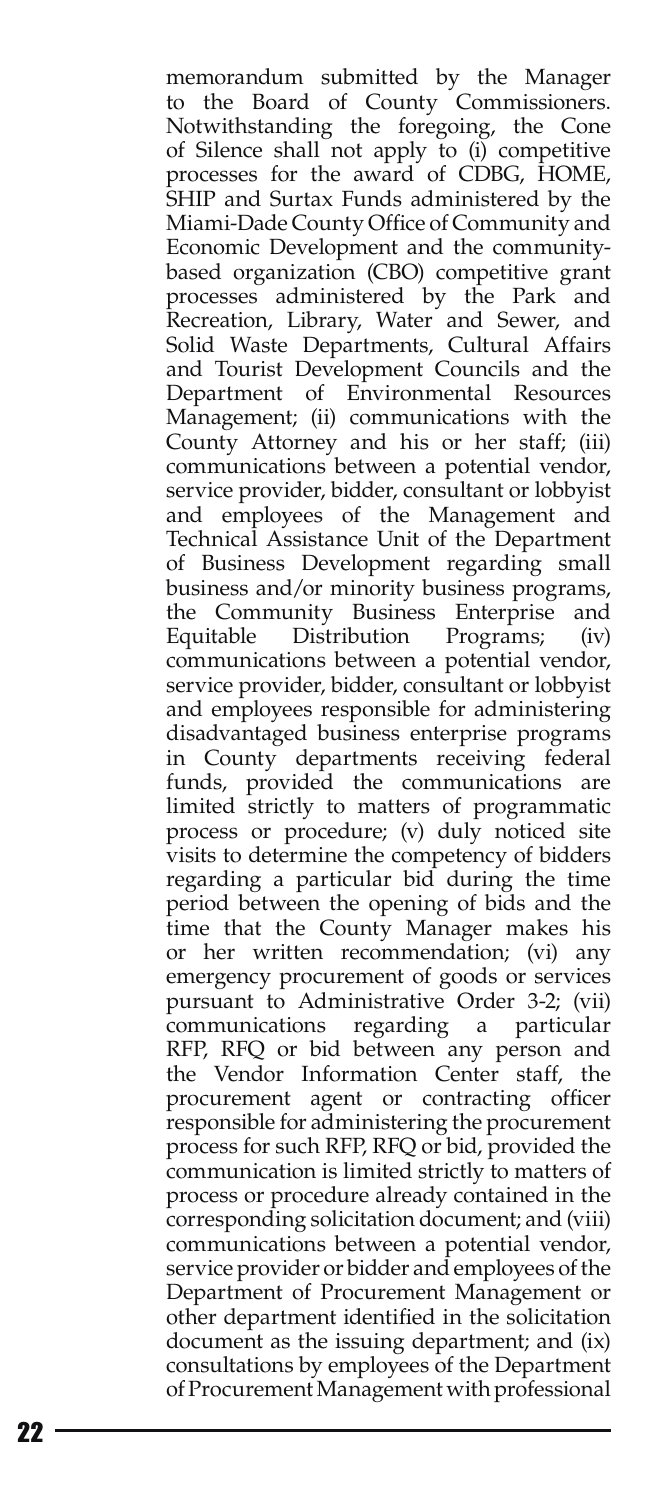procurement colleagues in determining an appropriate approach or option involving a solicitation in progress.

- (b) *Procedure*.
	- (i) A Cone of Silence shall be imposed upon each RFP, RFQ and bid after the advertisement of said RFP, RFQ or bid. At the time of imposition of the Cone of Silence, the County Manager or his or her designee shall provide for public notice of the Cone of Silence. The County Manager shall include in any public solicitation for goods and services a statement disclosing the requirements of this ordinance.
	- (ii) The Cone of Silence shall terminate at the time the Manager makes his or her written recommendation to the County Commission; provided, however, that if the Commission refers the Manager's recommendation back to the Manager or staff for further review, the Cone of Silence shall be reimposed until such time as the Manager makes a subsequent written recommendation. The foregoing notwithstanding, for contracts and purchases which the County Manager has the delegated authority to award under Sec. 2-8.1(b) of this Code, the Cone of Silence shall terminate: (i) at the time the award recommendation letter is issued and filed with the Clerk of the Board for such contracts and purchases involving the expenditure of over one hundred thousand dollars (\$100,000); (ii) at the time the written award recommendation is posted in accordance with Section III of A.O. 3-21 for such contracts or purchases involving the expenditure of over \$25,000 up to \$100,000; or (iii) at the time the award recommendation is issued in accordance with Section IV of A.O. 3-21 for contracts and purchases involving the expenditure of \$25,000 or less.
	- (iii) While the Cone of Silence is in effect, County staff shall create a written record of any oral communications with potential vendor, service provider, bidder, lobbyist, or consultant related to or regarding a solicitation, bid, proposal, or other competitive process. The record shall indicate the date of such communication, the persons to whom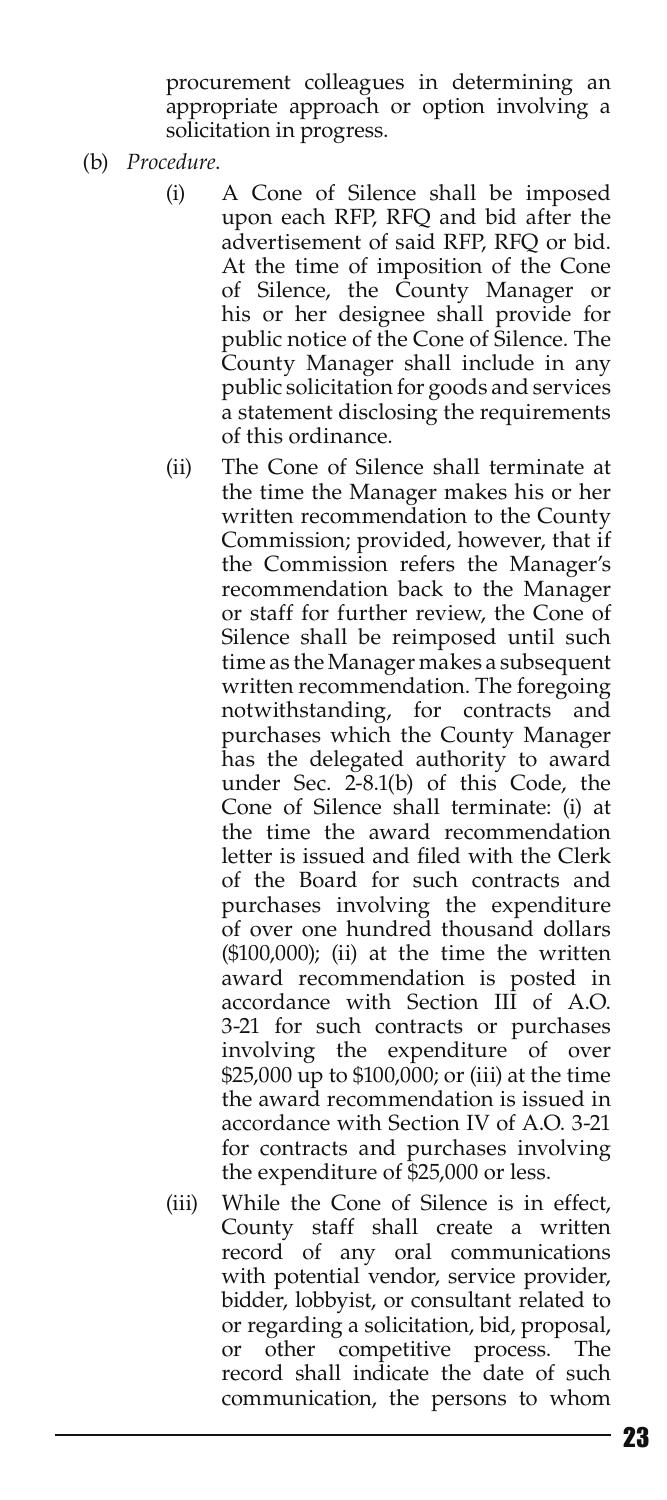staff communicated, and a general summation of the communication. This subsection applies to all communications made while the Cone of Silence is in effect for a particular solicitation.

- (c) *Exceptions*.
	- (i) The provisions of this ordinance shall not apply to oral communications at pre-bid conferences, oral presentations before selection committees, contract negotiations during any duly noticed public meetings, public presentations made to the Board of County Commissioners during any duly noticed public meeting or communications in writing at any time with any County employee, official or member of the Board of County Commissioners unless specifically prohibited by the applicable RFP, RFQ or bid documents. The bidder or proposer shall file a copy of any written communication with the Clerk of the Board. The Clerk of the Board shall make copies available to any person upon request.
	- (ii) The provisions of this ordinance shall also not apply to oral communications at briefings held by County Commissioners and the County Mayor or his designee, after the selection committee or<br>other evaluating group makes its other evaluating group makes its recommendation to the County Manager, provided that the briefings are not intended to influence the outcome of the selection committee or other evaluating group's recommendation to the County Manager; provided, however, that this exception shall not apply to outside groups such as lobbyists or representatives of the responding or bidding companies or entities.
- 2. *Audit and IPSIG contracts*.
	- (a) "Cone of Silence" is hereby defined to mean a prohibition on: (a) any communication regarding a particular RFP, RFQ or bid between a potential vendor, service provider, bidder, lobbyist or consultant and the Mayor, County Commissioners or their respective staffs and any member of the County's professional staff including, but not limited to, the County Manager and his or her staff; (b) any oral communication regarding a particular RFP, RFQ or bid between the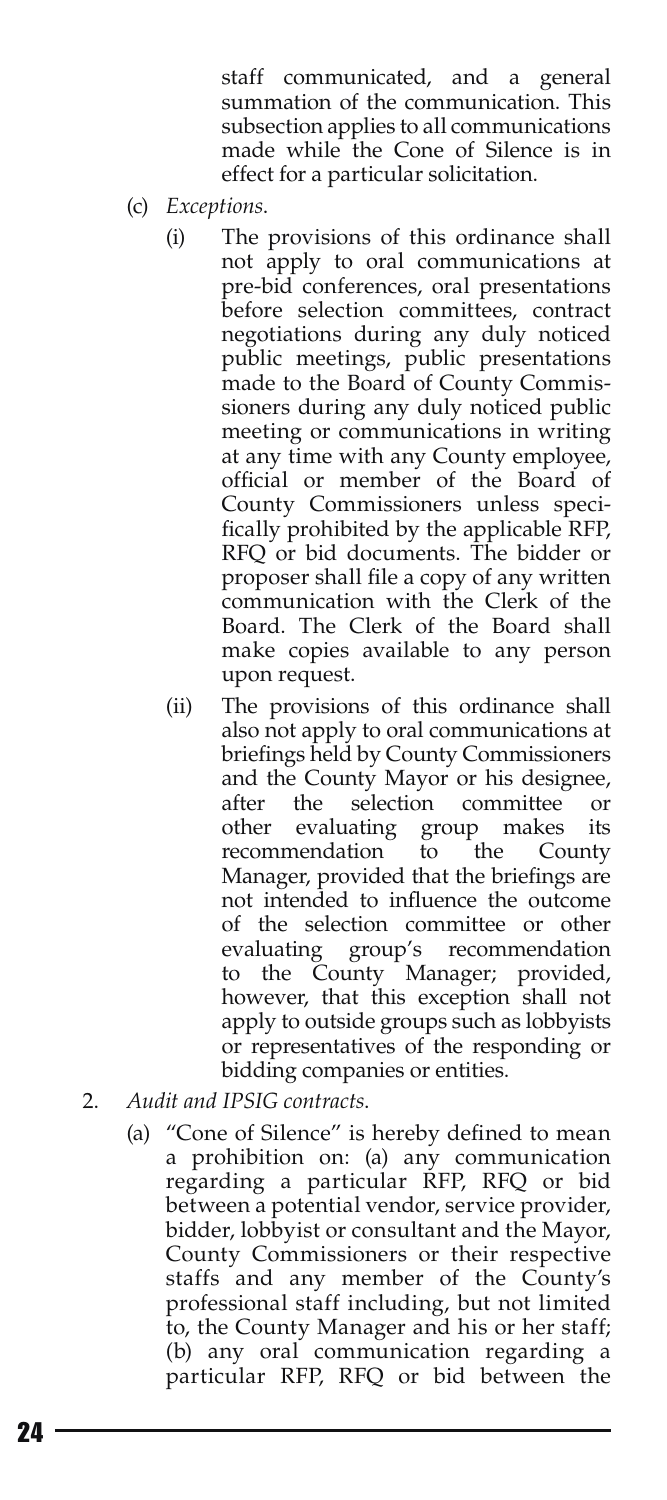Mayor, County Commissioners or their respective staffs and any member of the County's professional staff including, but not limited to, the County Manager and his or her staff. Notwithstanding the foregoing, the Cone of Silence shall not apply to (a) communications with the County Attorney and his or her staff; (b) communications between a potential vendor, service provider or bidder and employees of the Department of Procurement Management or other department identified in the solicitation document as the issuing department; and (c) consultations by employees of the Department of Procurement Management with professional procurement colleagues in determining an appropriate approach or option involving a solicitation in progress.

- (b) Except as provided in Subsections 2(c) and 2(d) hereof, a Cone of Silence shall be imposed upon each RFP, RFQ and bid for audit and IPSIG services after the advertisement of said RFP, RFQ or bid. At the time of the imposition of the Cone of Silence, the County Manager or his or her designee shall provide for the public notice of the Cone of Silence. The Cone of Silence shall terminate when the County Manager executes a particular audit or IPSIG contract.
- (c) Nothing contained herein shall prohibit any bidder or proposer: (i) from making public presentations at duly noticed pre-bid conferences or before duly noticed selection committee meetings; (ii) from engaging in contract negotiations during any duly noticed public meeting; or (iii) from communicating in writing with any County employee or official for purposes of seeking clarification or additional information from the County or responding to the County's request for clarification or additional information, subject to the provisions of the applicable RFP, RFQ or bid documents. The bidder or proposer shall file a copy of any written communication with the Clerk of the Board. The Clerk of the Board shall make copies available to the general public upon request.
- (d) Nothing contained herein shall prohibit any lobbyist, bidder, proposer or other person or entity from publicly addressing the Board of County Commissioners during any duly noticed public meeting regarding action on any audit or IPSIG contract. The County Manager shall include in any public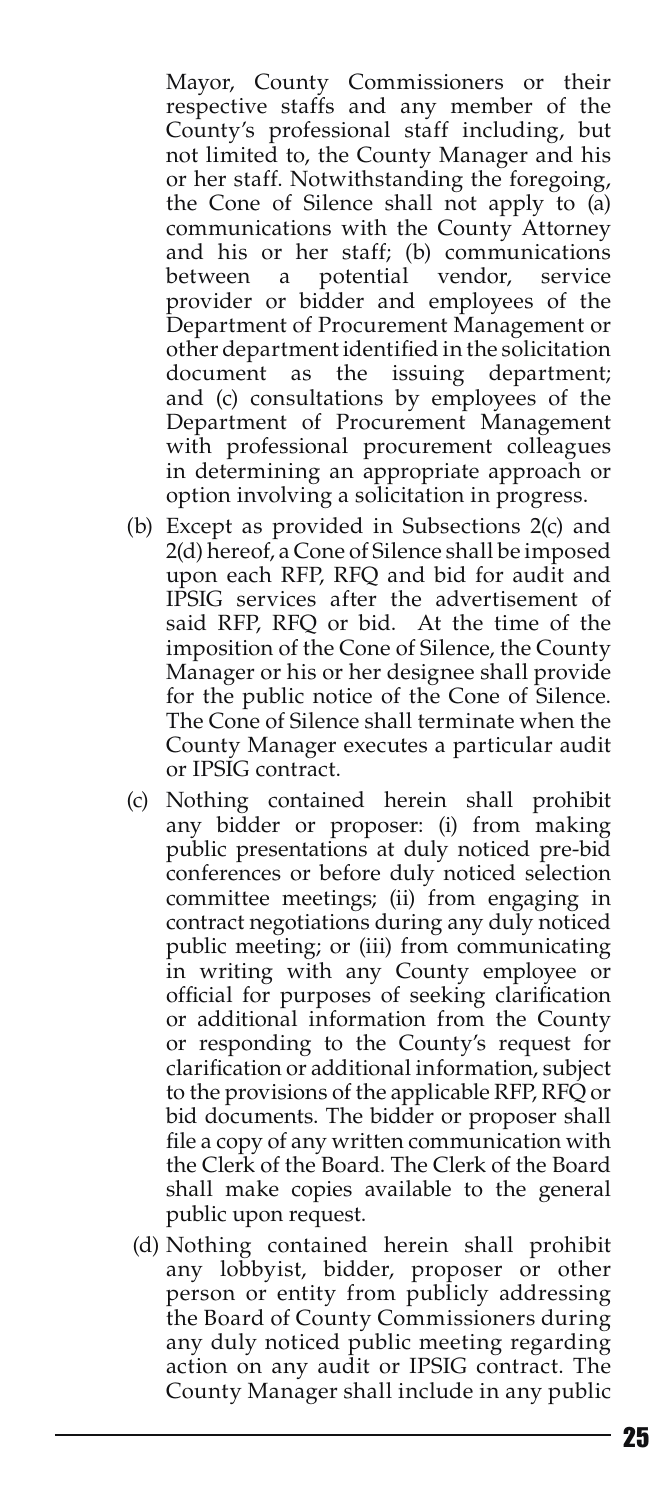solicitation for auditing or IPSIG services a statement disclosing the requirements of this ordinance.

- 3. *Penalties*. In addition to the penalties provided in Subsections (s) and (cc) hereof, violation of this Subsection (t) by a particular bidder or proposer shall render any RFP award, RFQ award or bid award to said bidder or proposer voidable. Any person who violates a provision of this ordinance shall be prohibited from serving on a Miami-Dade County competitive selection committee. In addition to any other penalty provided by law, violation of any provision of this ordinance by a Miami-Dade County employee shall subject said employee to disciplinary action up to and including dismissal. Additionally, any person who has personal knowledge of a violation of this ordinance shall report such violation to the State Attorney and/or may file a complaint with the Ethics Commission.
- 4. The requirements of Section 2-11.1(t) shall not apply to any municipality in Miami-Dade County that has adopted an ordinance providing that the Cone of Silence shall not apply to that municipality. Any municipality that opts out of the requirements of Section 2-11.1(t) shall provide the Ethics Commission with a copy of the ordinance.
- 5. Within thirty days of a recommendation from a selection committee, the County Mayor or his designee shall either appoint a negotiation committee or take other affirmative action with respect to the solicitation, including but not limited to rejection of proposals or recommendation for award. In the event that negotiations have not commenced within thirty days, or if such other affirmative action has not been taken within thirty days, the County Mayor or his designee shall report such event, and the reasons therefore, to the Board of County Commissioners. Additionally, the County Mayor or his designee shall present the Clerk of the Board with a recommendation for award, or a recommendation to reject proposals, within ninety days from the date a selection committee makes a recommendation. In the event that the County Mayor or his designee has not provided such recommendation to the Clerk of the Board within ninety days, the County Mayor or his designee shall provide a report on the status of the solicitation to the Board of County Commissioners, including the reasons for any delay.

(u) *Prohibition on certain business transactions*. No person who is serving as an elected County official or a member of the staff of an elected County official, or as County Manager, senior assistant to the County Manager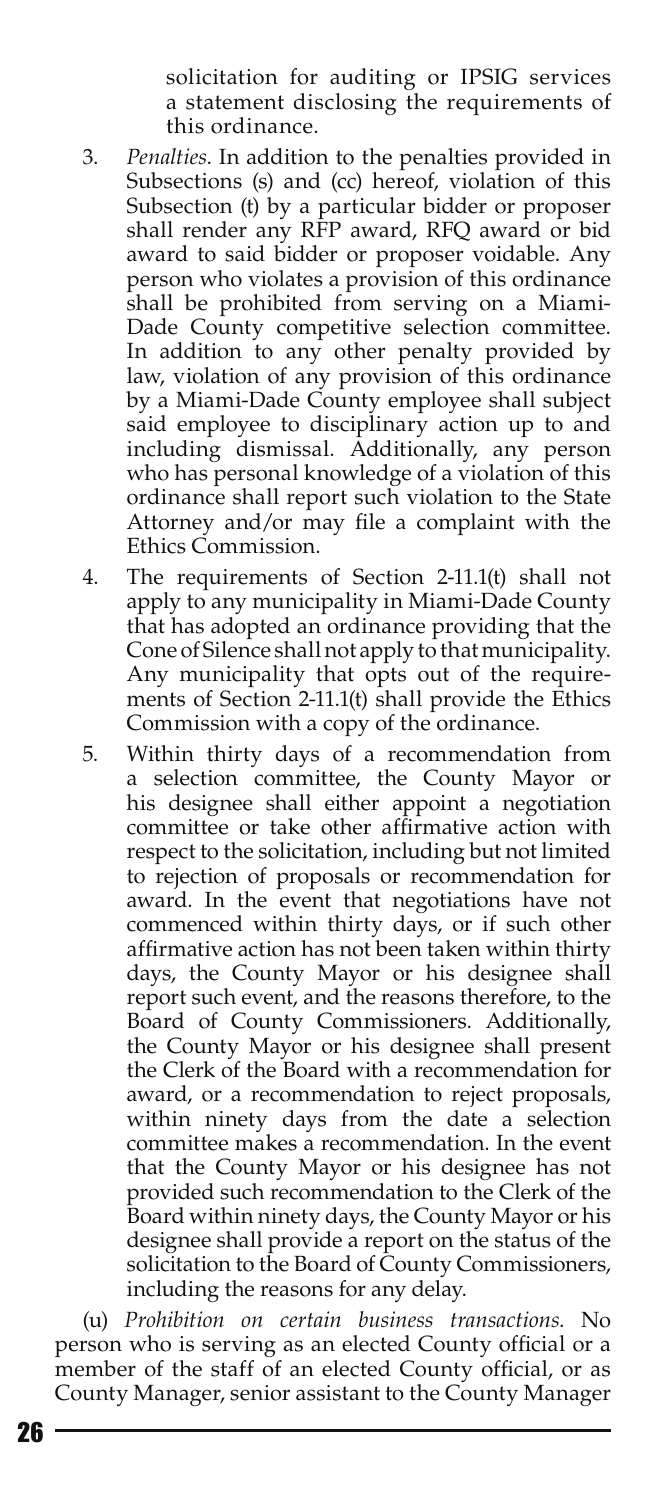or department director shall enter into a business transaction with any person or entity that has a contract with Miami-Dade County or any shareholder, partner, officer, director or employee of said contractor, unless said business transaction is an arms-length transaction made in the ordinary course of business. The provisions of this Subsection (u) shall not apply to a business transaction between an elected County official, the County Manager, a senior assistant to the County Manager or a department director and a not-for-profit entity. As used herein, a "shareholder" shall mean any person holding ten (10) percent or more of the outstanding capital stock of any corporation. As used herein, "elected County official" shall mean the Mayor, County Commissioners and community council members. As used herein, "business transaction" shall mean any contract wherein persons either sell, buy, deal, exchange, rent, lend or barter real, personal or intangible property, money or any other thing of value or render services for value.

(v) *Voting Conflicts: Members of Advisory and Quasi-Judicial Boards*. No person included in the terms defined in Subsections  $(b)(3)$  (quasi-judicial personnel) and  $(b)(4)$ (advisory personnel) shall vote on any matter presented to an advisory board or quasi-judicial board on which the person sits if the board member will be directly affected by the action of the board on which the member serves, and the board member has any of the following relationships with any of the persons or entities appearing before the board: (i) officer, director, partner, of counsel, consultant, employee, fiduciary or beneficiary; or (ii) stockholder, bondholder, debtor or creditor.

(w) *Prohibition on acceptance of travel expenses from County vendors*. Notwithstanding any other provision of this section, no person included in subsections (b) (1) [Mayor and Commissioners], (b)(5) [departmental personnel] or (b)(6) [employees] shall accept, directly or indirectly, any travel expenses including, but not limited to, transportation, lodging, meals, registration fees and incidentals from any County contractor, vendor, service provider, bidder or proposer. The Board of County Commissioners may waive the requirements of this subsection by a majority vote of the Commission. The provisions of this subsection (w) shall not apply to travel expenses paid by other governmental entities or by organizations of which the County is a member if the travel is related to that membership.

(x) *Prohibition on County employees and departmental personnel performing contract-related duties.* No person included in subsections (b)(5) [departmental personnel] and (b)(6) [employees], who was previously employed by or held a controlling financial interest in a for-profit firm, partnership or other business entity (hereinafter "business entity") shall, for a period of two years following termination of his or her prior relationship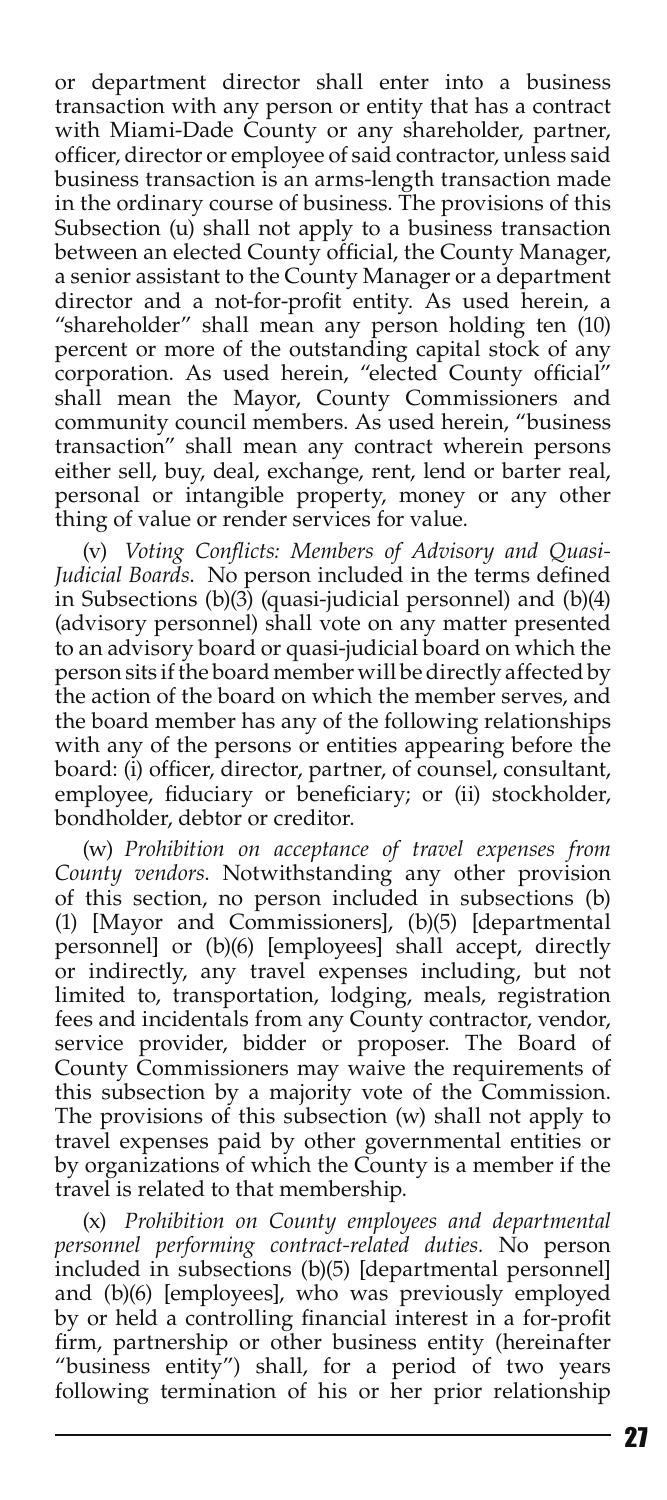with the business entity, perform any County contractrelated duties regarding the business entity, or successor in interest, where the business entity is a County bidder, proposer, service provider, contractor or vendor. As used in this subsection (x), "contract-related duties" include, but are not limited to, service as a member of a County certification, evaluation, selection, technical review or similar committee; approval or recommendation of award of contract; contract enforcement, oversight or administration; amendment, extension or termination of contract; or forbearance regarding any contract. Notwithstanding the foregoing, the provisions of this subsection (x) shall not apply to the County Manager or the Director of Procurement Management.

(y) *Powers and jurisdiction of Ethics Commission.* The Ethics Commission shall be empowered to review, interpret, render advisory opinions and letters of instruction and enforce the Conflict of Interest and Code of Ethics Ordinance. Jurisdiction of the Ethics Commission shall automatically extend to Commissioners, the Mayor, autonomous personnel, quasi-judicial personnel, departmental personnel, employees, contract staff, advisory personnel, immediate family, lobbyists as defined in Subsections (b) and (s) who are required to comply with the Conflict of Interest and Code of Ethics Ordinance; and any other person required to comply with the Conflict of Interest and Code of Ethics Ordinance including, but not limited to, contractors, consultants and vendors. In the event that the Ethics Commission does not assume jurisdiction as provided in the preceding sentence, the Ethics Commission may refer the complaint to the State Attorney for appropriate action. Notwithstanding the foregoing, the Ethics Commission shall not have jurisdiction to consider an alleged violation of Subsection (c) if the requirements of Subsection (c) have been waived for a particular transaction as provided therein.

(z) *Prohibition on participation in settlement negotiations*. Neither the Mayor, a County Commissioner nor any member of their staff shall participate in settlement negotiations of claims or lawsuits, including, but not limited to, contract scope or compensation adjustments involving the County without prior approval of the Board of County Commissioners.

(aa) *County Attorney's office participation in contract adjustments*. County staff shall request the participation of the County Attorney's Office to provide legal advice regarding the scope or compensation adjustments which increase by more than one million dollars (\$1,000,000), the value of a construction contract or a contract involving the purchase of goods or services.

(bb) *Affidavit required.* Each person who is elected to serve as a member of the Board of County Commissioners or as Mayor of Miami-Dade County shall execute an affidavit, on a form prepared by the Ethics Commission,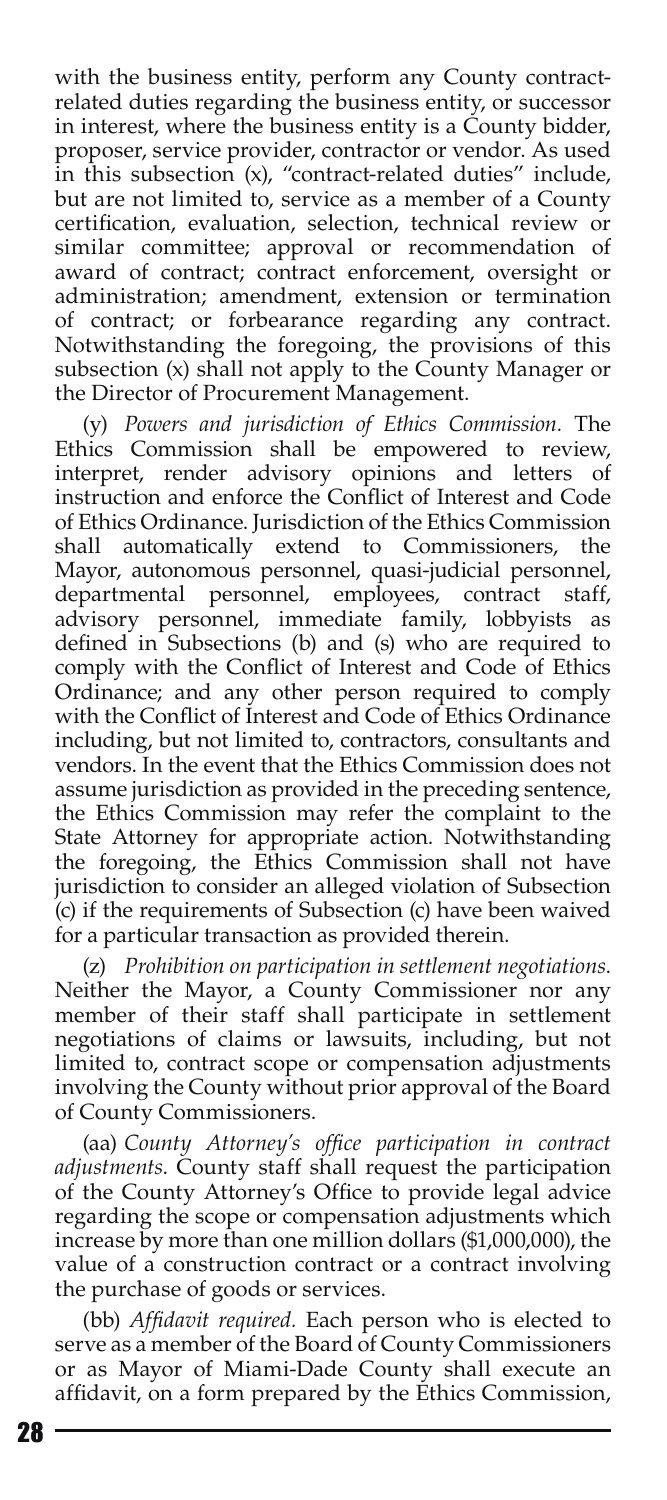stating that he or she has read the Miami-Dade County Conflict of Interest and Code of Ethics Ordinance and agrees to comply with the provisions of said ordinance. Each elected official covered by the requirements of this subsection shall file the required affidavit with the Ethics Commission prior to being sworn into office.

- (cc) *Penalty*.
- (1) *Proceeding before Ethics Commission*. A finding by the Ethics Commission that a person has violated this section shall subject said person to an admonition or public reprimand and/or a fine of five hundred dollars (\$500.00) for the first such violation and one thousand dollars (\$1,000.00) for each subsequent violation. Where the Ethics Commission finds that a person has intentionally violated this section and determines that a fine is appropriate, said person shall be subject to a fine of one thousand dollars (\$1,000.00) for the first such violation and two thousand dollars (\$2,000.00) for each subsequent violation. Actual costs incurred by the Ethics Commission, in an amount not to exceed five hundred dollars (\$500.00) per violation, may be assessed where the Ethics Commission has found an intentional violation of this section. The Ethics Commission may also order the person to pay restitution when the person or a third party has received a pecuniary benefit as a result of the person's violation. The procedure for determining restitution shall be governed by an administrative order adopted by the County Commission and rules of procedure promulgated by the Ethics Commission.
- (2) *Prosecution by State Attorney in State Court*. Every person who is convicted of a violation of this section in State court shall be punished by a fine not to exceed five hundred dollars (\$500.00) or imprisonment in the County Jail for not more than thirty (30) days, or by both such fine and imprisonment.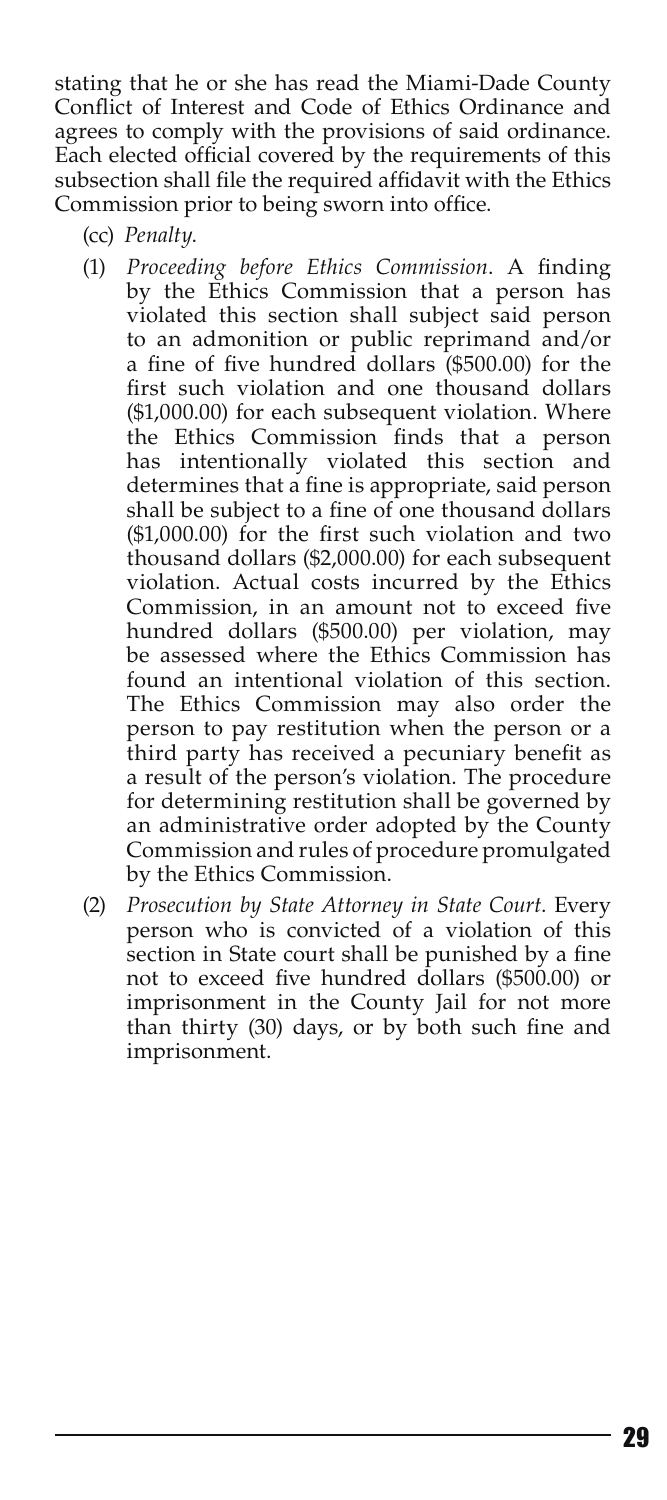# **AMENDMENTS**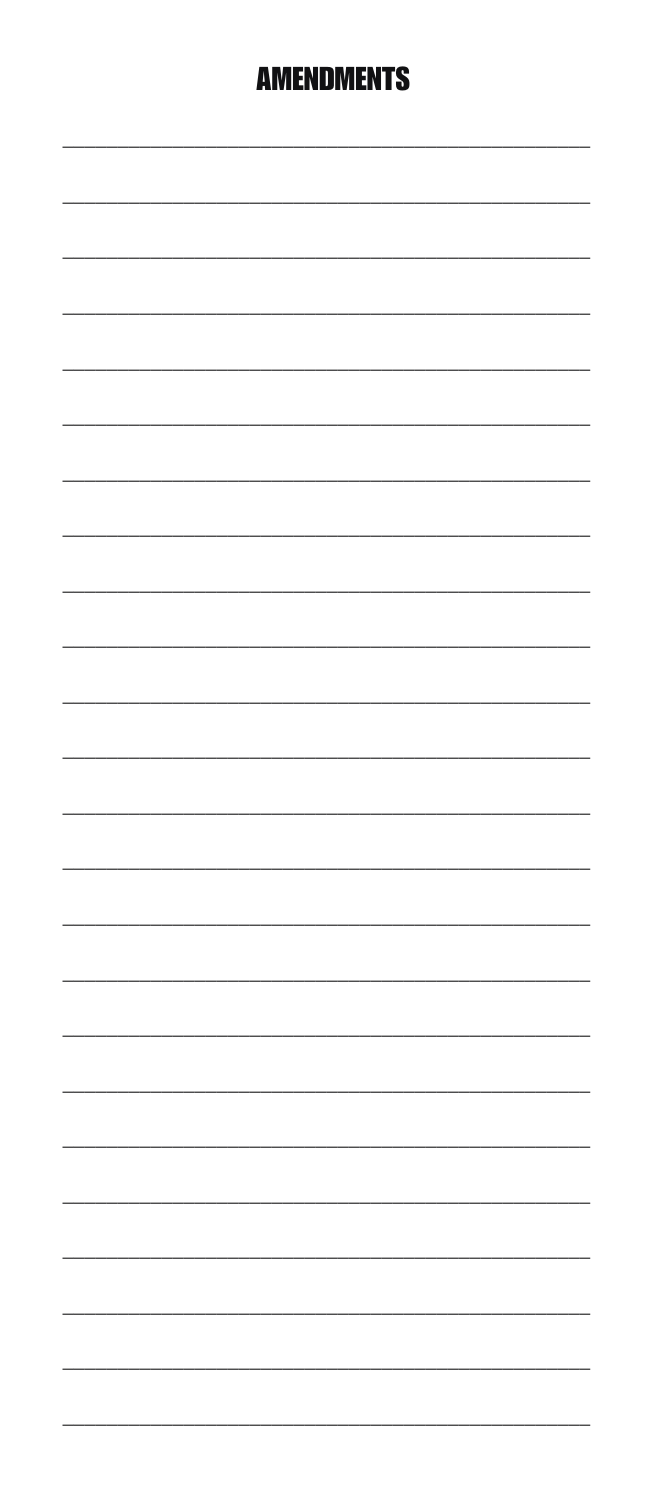# **MIAMI-DADE COUNTY COMMISSION ON ETHICS & PUBLIC TRUST**

**Robert Meyers, Executive Director**

Biscayne Building 19 West Flagler Street, Suite 820 Miami, Florida 33130

| General Number (305) 579-2594 |  |
|-------------------------------|--|
| Fax Number (305) 579-0273     |  |
| e-mail ethics@miamidade.gov   |  |
| Web  www.miamidadeethics.com  |  |

The Miami-Dade County Commission on Ethics & Public Trust is an independent agency authorized to interpret and enforce the County Conflict of Interest and Code of Ethics Ordinance, the Citizens' Bill of Rights, and the Ethical Campaign Practices Ordinance. Written requests for legal interpretation of these laws may be made via regular mail, fax, or e-mail.

The Ethics Commission website includes official opinions and decisions, information on ethics laws and ordinances, Ethics Commission agendas, press releases, and other recent news. Individuals may also download forms to meet requirements of the ethics code or register an ethics complaint.

**Ethics Hotline (786) 314-9560**. Anyone with personal knowledge of an ethics violation enforceable by the Miami-Dade County Ethics Commission may submit the information anonymously by calling the Ethics Hotline.

**Request a Speaker (305) 350-0630**. The Ethics Commission welcomes opportunities to address groups in both the public and private sectors and/or to conduct ethics training workshops tailored to the needs of the organization. Training sessions and public speakers may be scheduled by calling the "Request a Speaker" number.